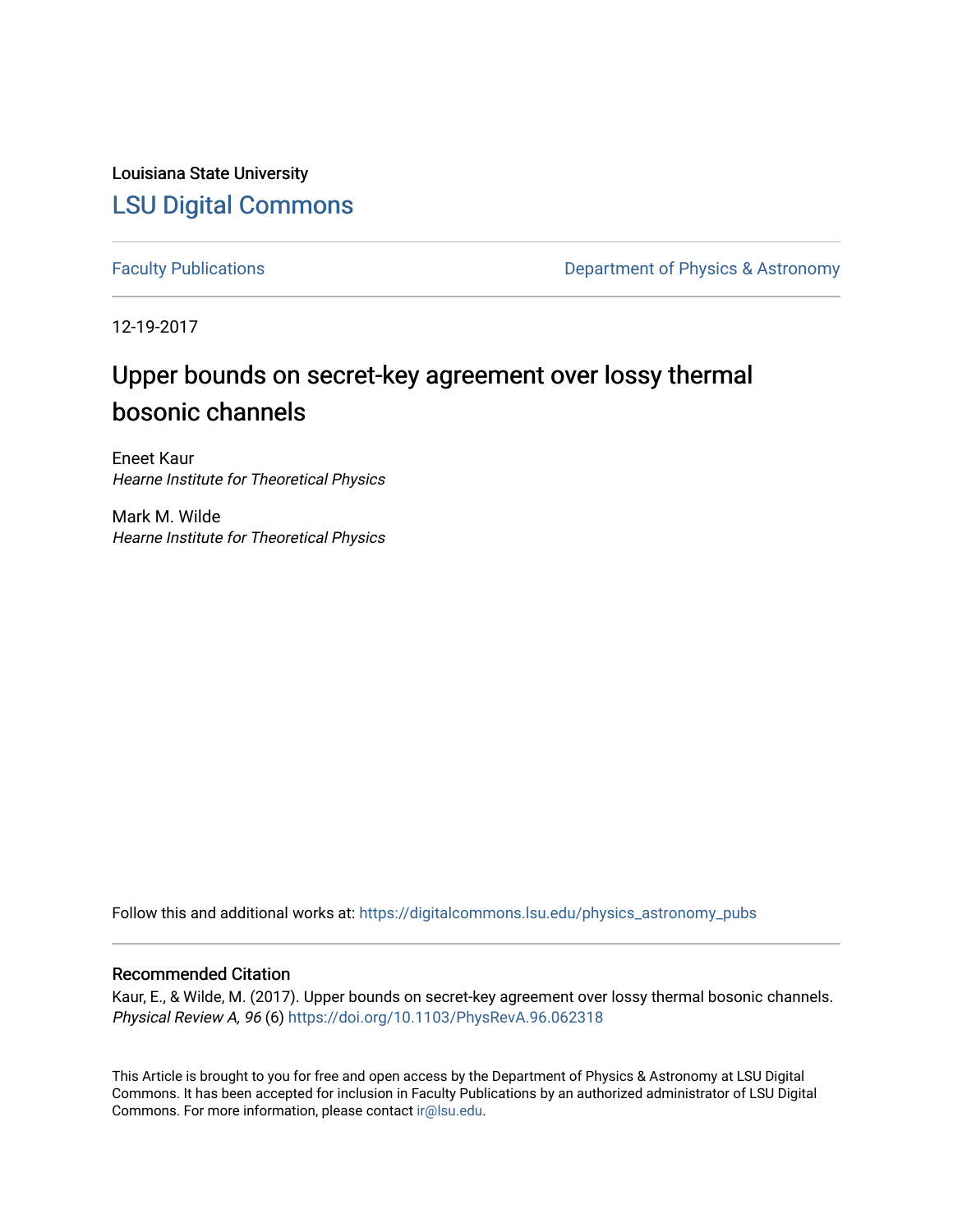

# CHORUS

This is the accepted manuscript made available via CHORUS. The article has been published as:

## Upper bounds on secret-key agreement over lossy thermal bosonic channels

Eneet Kaur and Mark M. Wilde Phys. Rev. A **96**, 062318 — Published 19 December 2017 DOI: [10.1103/PhysRevA.96.062318](http://dx.doi.org/10.1103/PhysRevA.96.062318)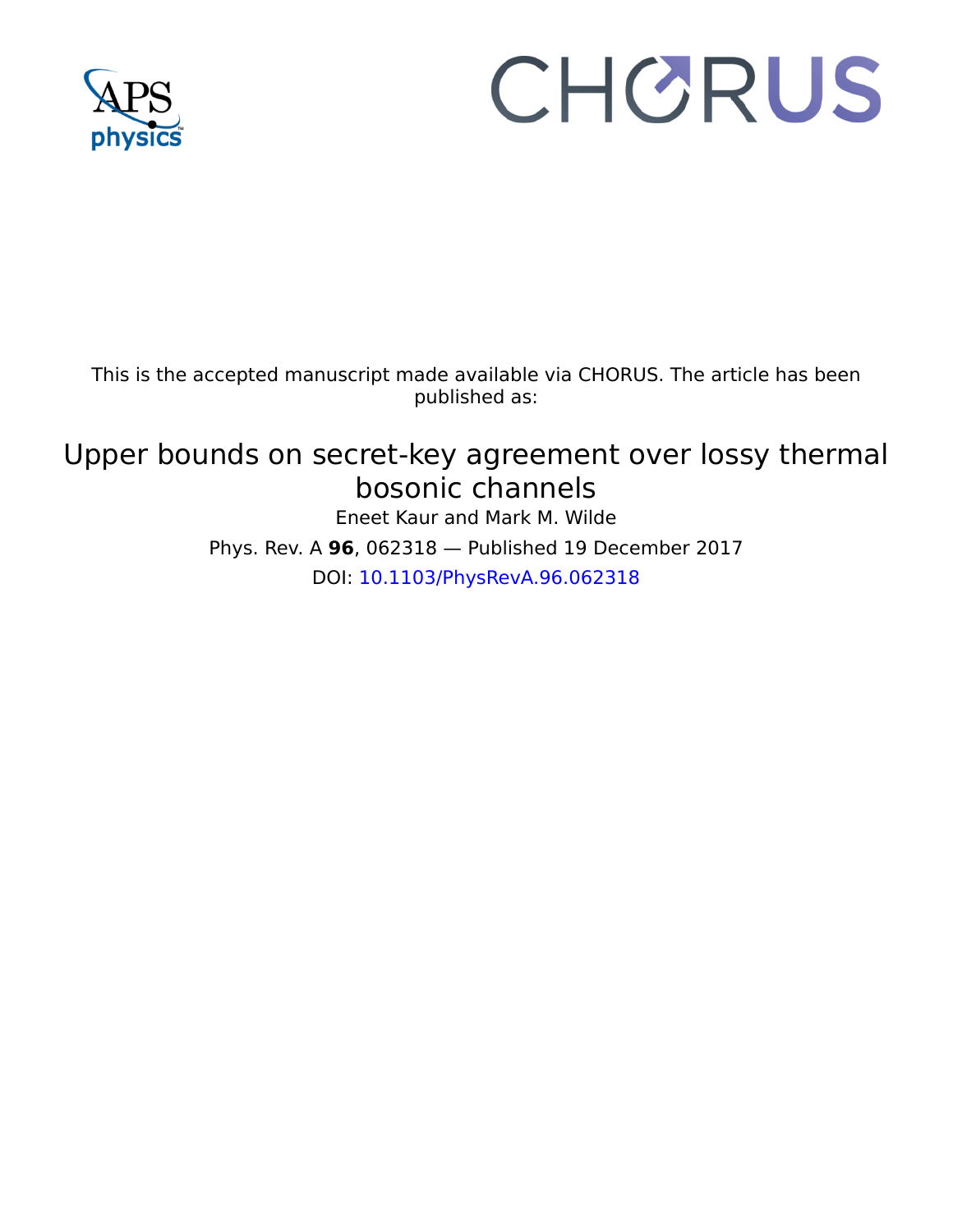#### Upper bounds on secret key agreement over lossy thermal bosonic channels

Eneet Kaur

Hearne Institute for Theoretical Physics, Department of Physics and Astronomy, Baton Rouge, Louisiana 70803, USA

Mark M. Wilde

Hearne Institute for Theoretical Physics, Department of Physics and Astronomy, Baton Rouge, Louisiana 70803, USA and Center for Computation and Technology, Louisiana State University, Baton Rouge, Louisiana 70803, USA

(Dated: November 29, 2017)

Upper bounds on the secret-key-agreement capacity of a quantum channel serve as a way to assess the performance of practical quantum-key-distribution protocols conducted over that channel. In particular, if a protocol employs a quantum repeater, achieving secret-key rates exceeding these upper bounds is a witness to having a working quantum repeater. In this paper, we extend a recent advance [Liuzzo-Scorpo et al., Phys. Rev. Lett. 119, 120503 (2017)] in the theory of the teleportation simulation of single-mode phase-insensitive Gaussian channels such that it now applies to the relative entropy of entanglement measure. As a consequence of this extension, we find tighter upper bounds on the non-asymptotic secret-key-agreement capacity of the lossy thermal bosonic channel than were previously known. The lossy thermal bosonic channel serves as a more realistic model of communication than the pure-loss bosonic channel, because it can model the effects of eavesdropper tampering and imperfect detectors. An implication of our result is that the previously known upper bounds on the secret-key-agreement capacity of the thermal channel are too pessimistic for the practical finite-size regime in which the channel is used a finite number of times, and so it should now be somewhat easier to witness a working quantum repeater when using secret-key-agreement capacity upper bounds as a benchmark.

#### I. INTRODUCTION

One of the main goals of quantum information theory [\[1](#page-14-0)[–3\]](#page-14-1) is to establish bounds on communication rates for various information-processing tasks. An important application lies in the domain of secret communication, following the development of quantum key distribution [\[4,](#page-14-2) [5\]](#page-14-3). In recent years, there has been a growing interest in establishing bounds on the secret-key-agreement capacity of a quantum channel, which is the highest rate at which communicating parties can use the channel and public classical communication to distill a secret key [\[6–](#page-14-4) [18\]](#page-15-0). Such bounds have been proven by exploiting the methods of quantum information theory and can be interpreted as setting the fundamental limitations of quantum key distribution whenever a quantum repeater is not available [\[19\]](#page-15-1).

An important development occurred in [\[7\]](#page-14-5), in which it was established that there is a fundamental rate-loss trade-off that any repeaterless quantum key distribution protocol cannot overcome. That is, without a quantum repeater, the rate of secret key that can be distilled from a pure-loss bosonic channel (lossy optical fiber or a freespace channel) decreases exponentially with increasing distance [\[7\]](#page-14-5).

Later, this bound was improved to establish that the secret-key-agreement capacity of a pure-loss bosonic channel of transmissivity  $\eta \in (0, 1)$  is equal to  $-\log_2(1 \eta$ ). This bound was claimed in [\[9\]](#page-15-2) and rigorously proven in [\[13\]](#page-15-3). In particular, let  $P_{\mathcal{L}_{\eta}}^{\leftrightarrow}(n,\varepsilon)$  denote the highest rate at which  $\varepsilon$ -close-to-ideal secret key can be distilled by making *n* invocations of a pure-loss channel  $\mathcal{L}_\eta$  of transmissivity  $\eta$ , along with the assistance of public classical

communication [\[13\]](#page-15-3). In [13],  $P_{\mathcal{L}_{\eta}}^{\leftrightarrow}(n,\varepsilon)$  is called the nonasymptotic secret-key-agreement capacity of the channel  $\mathcal{L}_{\eta}$ . One of the results of [\[13\]](#page-15-3) is the following fundamental upper bound:

<span id="page-2-0"></span>
$$
P_{\mathcal{L}_{\eta}}^{\leftrightarrow}(n,\varepsilon) \le -\log_2(1-\eta) + \frac{C(\varepsilon)}{n},\tag{1}
$$

where  $C(\varepsilon) = \log_2 6 + 2 \log_2 ([1 + \varepsilon] / [1 - \varepsilon])$ . The bound in [\(1\)](#page-2-0) is known as a strong converse bound because it converges to the secret-key-agreement capacity  $-\log_2(1-\eta)$ in the limit as  $n \to \infty$ . We suspect that there is little room for improvement of the bound in [\(1\)](#page-2-0) and discuss this point further in Appendix [A.](#page-9-0) The bound in [\(1\)](#page-2-0) is to be contrasted with the following weak-converse bound:

<span id="page-2-1"></span>
$$
P_{\mathcal{L}_{\eta}}^{\leftrightarrow}(n,\varepsilon) \le \frac{1}{1-\varepsilon} \left[ -\log_2(1-\eta) + \frac{h_2(\varepsilon)}{n} \right],\qquad(2)
$$

which follows as a direct consequence of [\[13,](#page-15-3) Section 8] and [\[20,](#page-15-4) Eq. (2)] (see also [\[21,](#page-15-5) Eq. (134)]). For the benefit of the reader, we explain how to arrive at this weakconverse bound in more detail in Appendix [B.](#page-12-0) In the above,

$$
h_2(\varepsilon) = -\varepsilon \log_2 \varepsilon - (1 - \varepsilon) \log_2 (1 - \varepsilon)
$$
 (3)

denotes the binary entropy. The bound in [\(2\)](#page-2-1) is a weakconverse bound because it requires the extra limit as  $\varepsilon \to 0$  after taking the limit as  $n \to \infty$ , in order to arrive at the capacity upper bound of  $-\log_2(1-\eta)$ . The significance of the bounds in [\(1\)](#page-2-0) and [\(2\)](#page-2-1) is that they apply for any finite number  $n$  of channel uses and key-quality parameter  $\varepsilon$ . As such, these bounds can be used to assess the performance of any practical secret-key-agreement protocol conducted over a pure-loss channel  $\mathcal{L}_\eta$ .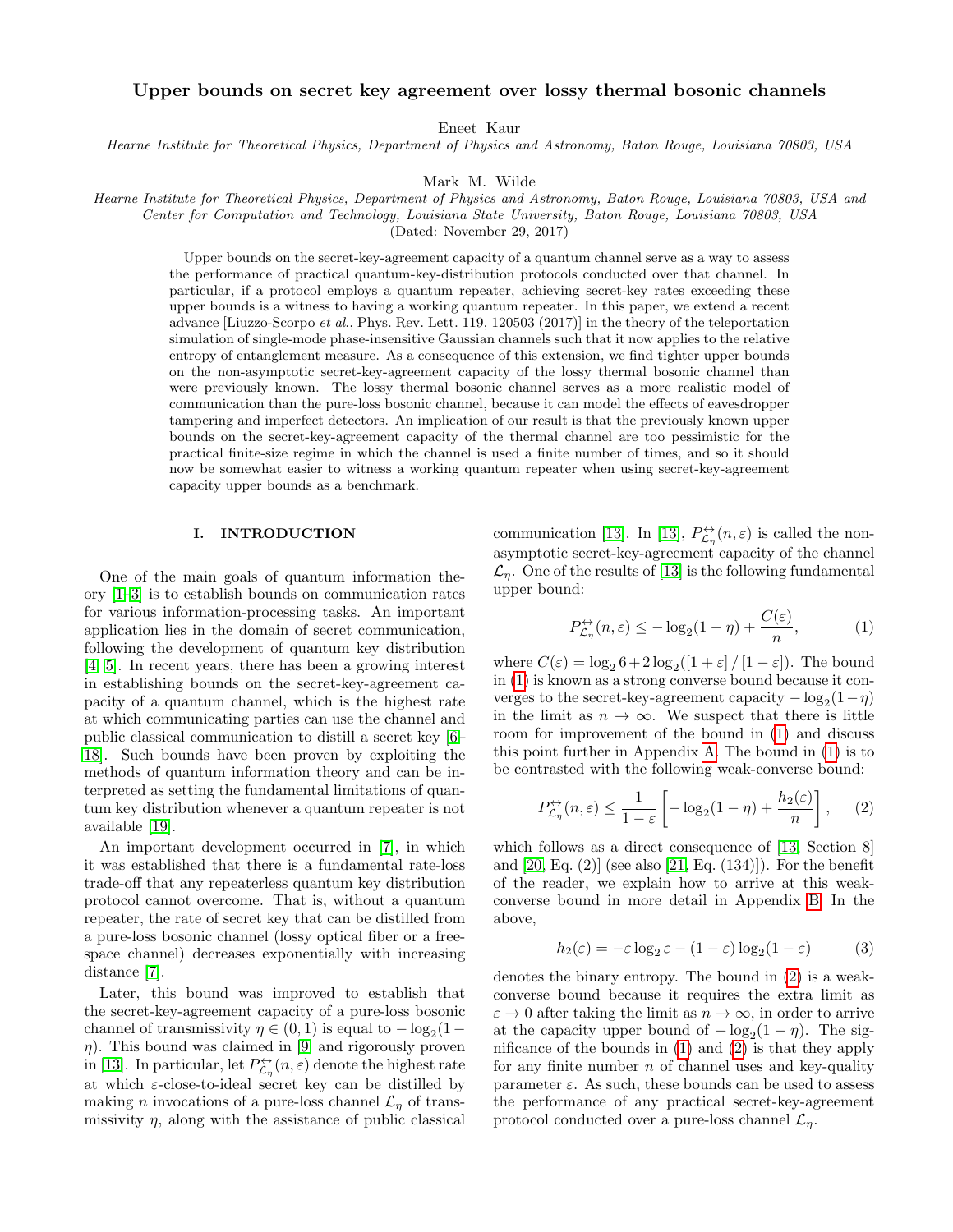The pure-loss channel is somewhat of an ideal model for a communication channel, even if it does have a strong physical underpinning in the context of free-space communication [\[22,](#page-15-6) [23\]](#page-15-7). In particular, a working assumption of the model is that the channel input interacts with an environment prepared in the vacuum state. However, in practical setups, we might expect the environment to be modeled as a thermal state of a fixed mean photon number  $N_B > 0$  [\[23\]](#page-15-7), and in such a case, the channel is called a thermal channel and denoted by  $\mathcal{L}_{\eta,N_B}$  (also called thermal-lossy channel, as in [\[17\]](#page-15-8)). This added thermal noise is often called excess noise [\[24,](#page-15-9) [25\]](#page-15-10), which can serve as a simple model of tampering by an eavesdropper. Additionally, there are realistic effects in communication schemes, such as dark counts of photon detectors that can be modeled as arising from thermal photons in the environment [\[17,](#page-15-8) [23\]](#page-15-7). As such, it is an important goal to establish upper bounds on the secret-key-agreement capacity of the thermal channel in order to assess the performance of practical secret-key-agreement protocols, and the main contribution of the present paper is to establish upper bounds on the non-asymptotic secret-keyagreement capacity  $P^{\leftrightarrow}_{\mathcal{L}_{\eta,N_B}}(n,\varepsilon)$  of the thermal channel  $\mathcal{L}_{\eta,N_B}$ , which improve upon the prior known bounds from [\[9,](#page-15-2) [13\]](#page-15-3) in certain regimes.

Prior works established that

<span id="page-3-3"></span>
$$
-\log_2([1-\eta] \,\eta^{N_B}) - g(N_B) \tag{4}
$$

is an upper bound on the secret-key-agreement capacity of a thermal channel  $\mathcal{L}_{\eta,N_B}$  with transmissivity  $\eta \in (0,1)$ and thermal mean photon number  $N_B > 0$ . This bound was claimed in [\[9\]](#page-15-2) and rigorously proven in [\[13\]](#page-15-3). In this expression,

$$
g(N_B) = (N_B + 1)\log_2(N_B + 1) - N_B \log_2 N_B \qquad (5)
$$

is the entropy of a thermal state of mean photon number  $N_B$ . In particular, the following bound was given in [\[13,](#page-15-3) Section 8]

$$
P_{\mathcal{L}_{\eta,N_B}}^{\leftrightarrow}(n,\varepsilon) \le -\log_2([1-\eta]\,\eta^{N_B}) - g(N_B) + \sqrt{\frac{2V_{\eta,N_B}}{n\,(1-\varepsilon)}} + \frac{C(\varepsilon)}{n},\tag{6}
$$

where

$$
V_{\eta, N_B} = N_B(N_B + 1) \log_2^2(\eta \left[ N_B + 1 \right] / N_B), \quad (7)
$$

and the following weak-converse bound is a direct consequence of [\[13,](#page-15-3) Section 8] and [\[20,](#page-15-4) [21\]](#page-15-5) (explained also in Appendix [B\)](#page-12-0):

$$
P_{\mathcal{L}_{\eta,N_B}}^{\leftrightarrow}(n,\varepsilon) \le
$$
  

$$
\frac{1}{1-\varepsilon} \left[ -\log_2([1-\eta]\,\eta^{N_B}) - g(N_B) + \frac{h_2(\varepsilon)}{n} \right].
$$
 (8)

Again, the value of these bounds is that they apply for any finite number  $n$  of channel uses and key-quality parameter  $\varepsilon$ . However, by inspecting [\(6\)](#page-3-0), we see that the order  $1/\sqrt{n}$  and lower terms are strictly positive.

The main contribution of the present paper is to im-prove the bound in [\(6\)](#page-3-0) in such a way that the order  $1/\sqrt{n}$ term is negative whenever  $\varepsilon < 1/2$ , representing the backoff from capacity incurred by using the channel a finite number of times while allowing for non-zero error. In fact, we find the following improved bound for several realistic values of  $\eta$  and  $N_B$ :

<span id="page-3-1"></span>
$$
P_{\mathcal{L}_{\eta,N_B}}^{\leftrightarrow}(n,\varepsilon) \le -\log_2([1-\eta]\,\eta^{N_B}) - g(N_B) + \sqrt{\frac{V'_{\eta,N_B}}{n}}\Phi^{-1}(\varepsilon) + \frac{O(\log n)}{n},\tag{9}
$$

where  $V'_{\eta, N_B}$  is a channel-dependent parameter that we discuss later and  $\Phi^{-1}$  denotes the inverse of the cumulative normal distribution function (see [\(41\)](#page-6-0)), for which we have that  $\Phi^{-1}(\varepsilon) < 0$  whenever  $\varepsilon < 1/2$ . We should note that the bound in  $(9)$  applies only for n sufficiently large (such that *n* is proportional to  $1/\varepsilon^2$ ), as it relies on the Berry–Esseen theorem [\[27,](#page-15-11) [28\]](#page-15-12), but many prior works have shown that first- and second-order terms like the above one serve as an excellent approximation for non-asymptotic capacities even for small n [\[21,](#page-15-5) [29–](#page-15-13)[32\]](#page-15-14). The main new tool that we use to establish this result, beyond those used and introduced in [\[13\]](#page-15-3), is a recent development in [\[26\]](#page-15-15) regarding teleportation simulation of single-mode phase-insensitive bosonic channels using finite-energy resource states. Figure [1](#page-8-0) plots this bound for several realistic values of the distance L (related to transmissivity  $\eta$ ) and thermal mean photon number  $N_B$ , and we point to Section [IV](#page-7-0) for a more detailed discussion of these figures.

In the prior work [\[13\]](#page-15-3), it was not possible to establish a result of the form in [\(9\)](#page-3-1) because the limiting resource state used for teleportation was an ideal, infinite-energy state. Thus, it was not clear how to invoke the Berry-Esseen theorem then because it was not clear how to prove that the quantity  $T(\rho||\sigma)$  (discussed later in [\(39\)](#page-6-1)) is finite in such a case. However, now that the resource state can be a finite-energy state (due to the results of [\[26\]](#page-15-15)), it is possible to establish that the quantity  $T(\rho||\sigma)$ is finite in such a case, and this is what is accomplished and discussed in Appendix [D.](#page-13-0)

<span id="page-3-2"></span><span id="page-3-0"></span>In the remainder of the paper, we argue how to arrive at the bound in [\(9\)](#page-3-1). We first review the formalism of quantum Gaussian states and channels [\[33,](#page-15-16) [34\]](#page-15-17), and we also review information quantities needed, such as quantum relative entropy and relative entropy variance. We then review the critical tool of teleportation simulation of a quantum channel [\[35–](#page-15-18)[39\]](#page-15-19) and how it can be used with  $[13, Eq. (4.34)]$  $[13, Eq. (4.34)]$  and ideas from  $[26]$  in order to arrive at [\(9\)](#page-3-1). We finally close with a summary and some open questions.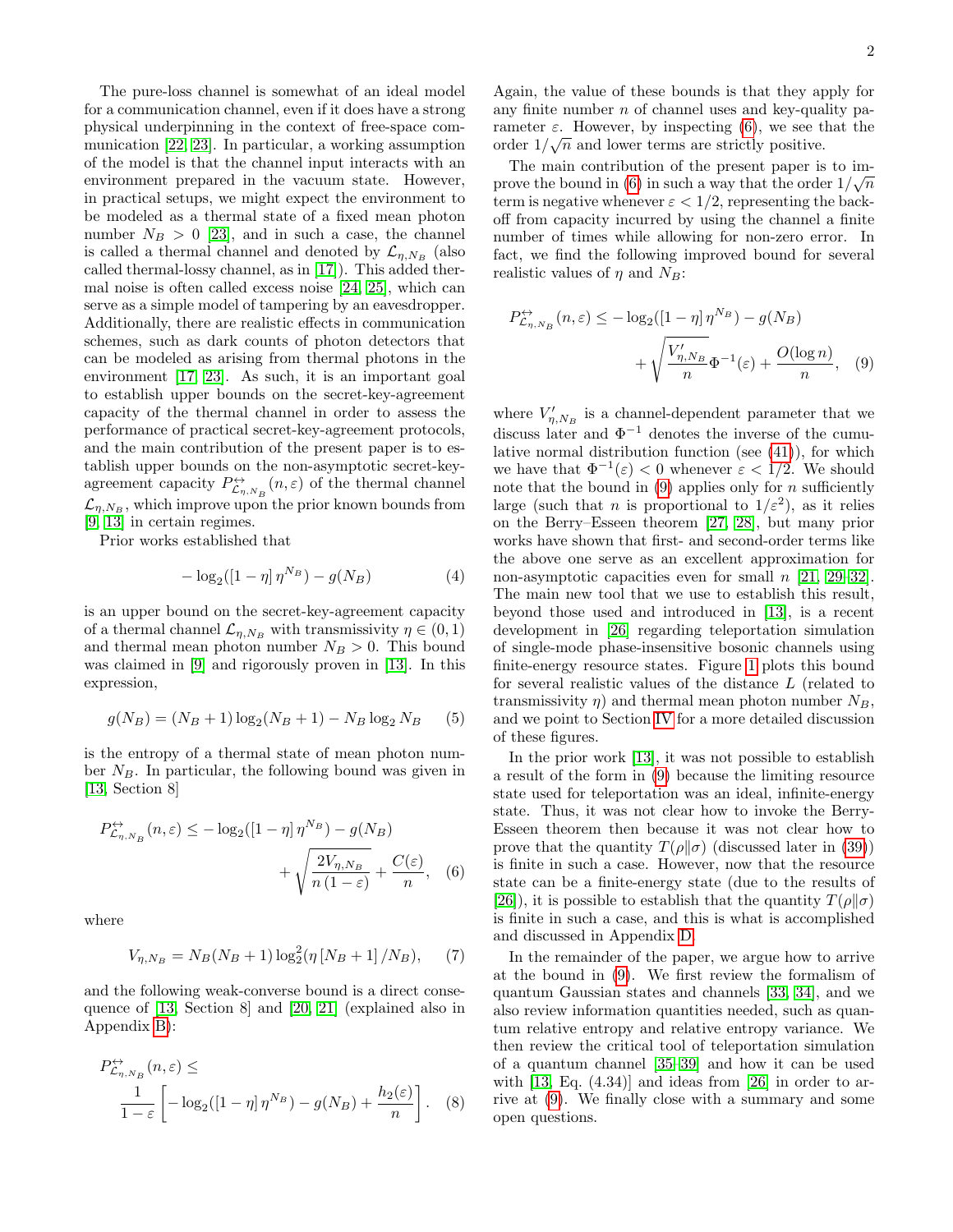#### II. PRELIMINARIES

#### A. Quantum Gaussian states and channels

The main class of quantum states in which we are interested in this paper are quantum Gaussian states [\[33,](#page-15-16) [34\]](#page-15-17). In our brief review, we consider  $m$ -mode Gaussian states, where  $m$  is some fixed positive integer. Let  $\hat{x}_j$  denote each quadrature operator (2m of them for an m-mode state), and let  $\hat{x} \equiv [\hat{q}_1, \ldots, \hat{q}_m, \hat{p}_1, \ldots, \hat{p}_m] \equiv$  $[\hat{x}_1, \ldots, \hat{x}_{2m}]$  denote the vector of quadrature operators, so that the first m entries correspond to positionquadrature operators and the last  $m$  to momentumquadrature operators. The quadrature operators satisfy the following commutation relations:

$$
[\hat{x}_j, \hat{x}_k] = i\Omega_{j,k}, \quad \text{where} \quad \Omega = \begin{bmatrix} 0 & 1 \\ -1 & 0 \end{bmatrix} \otimes I_m, \quad (10)
$$

and  $I_m$  is the  $m \times m$  identity matrix. We also take the annihilation operator  $\hat{a} = (\hat{q} + i\hat{p})/\sqrt{2}$ . Let  $\rho$  be a Gaussian state, with the mean-vector entries  $\langle \hat{x}_j \rangle^{\rho} = \mu_j^{\rho}$ , and let  $\mu^{\rho}$  denote the mean vector. The entries of the covariance matrix  $V^{\rho}$  of  $\rho$  are given by

$$
V_{j,k}^{\rho} \equiv \left\langle \left\{\hat{x}_j - \mu_j^{\rho}, \hat{x}_k - \mu_k^{\rho}\right\} \right\rangle^{\rho}.
$$
 (11)

A  $2m \times 2m$  matrix S is symplectic if it preserves the symplectic form:  $S\Omega S^{T} = \Omega$ . According to Williamson's theorem [\[40\]](#page-16-0), there is a diagonalization of the covariance matrix  $V^{\rho}$  of the form,

$$
V^{\rho} = S^{\rho} \left( D^{\rho} \oplus D^{\rho} \right) \left( S^{\rho} \right)^{T}, \tag{12}
$$

where  $S^{\rho}$  is a symplectic matrix and  $D^{\rho} \equiv$  $diag(\nu_1, \ldots, \nu_m)$  is a diagonal matrix of symplectic eigenvalues such that  $\nu_i \geq 1$  for all  $i \in \{1, \ldots, m\}$ . We say that a quantum Gaussian state is faithful if all of its symplectic eigenvalues are strictly greater than one (this also means that the state is positive definite). We can write the density operator  $\rho$  of a faithful state in the following exponential form  $[41-43]$  $[41-43]$  (see also  $[1, 34]$  $[1, 34]$ ):

$$
\rho = (Z^{\rho})^{-1/2} \exp \left[ -\frac{1}{2} (\hat{x} - \mu^{\rho})^T G^{\rho} (\hat{x} - \mu^{\rho}) \right], \quad (13)
$$

with 
$$
Z^{\rho} \equiv \det([V^{\rho} + i\Omega]/2)
$$
 (14)

and 
$$
G^{\rho} \equiv -2\Omega S^{\rho} \left[ \operatorname{arcoth}(D^{\rho}) \right]^{\oplus 2} \left( S^{\rho} \right)^{T} \Omega,
$$
 (15)

where  $\operatorname{arcoth}(x) \equiv \frac{1}{2} \ln \left( \frac{x+1}{x-1} \right)$  with domain  $(-\infty, -1) \cup$  $(1, +\infty)$ . Note that we can also write

$$
G^{\rho} = 2i\Omega \operatorname{arcoth}(iV^{\rho}\Omega), \qquad (16)
$$

so that  $G^{\rho}$  is represented directly in terms of the covariance matrix  $V^{\rho}$ . Faithfulness of Gaussian states is required to ensure that  $G^{\rho}$  is non-singular. By inspection, the G and V matrices are symmetric. In what follows, we adopt the same notation for quantities associated with a density operator  $\sigma$ , such as  $\mu^{\sigma}$ ,  $V^{\sigma}$ ,  $S^{\sigma}$ ,  $D^{\sigma}$ ,  $Z^{\sigma}$ , and  $G^{\sigma}$ .

A two-mode Gaussian state  $\rho$  with covariance matrix in "standard form" has a covariance matrix as follows [\[44,](#page-16-3) [45\]](#page-16-4):

<span id="page-4-0"></span>
$$
V^{\rho} = \begin{bmatrix} a & c \\ c & b \end{bmatrix} \oplus \begin{bmatrix} a & -c \\ -c & b \end{bmatrix}.
$$
 (17)

The symplectic diagonalization of the covariance matrix  $V$  simplifies as well [\[46\]](#page-16-5):

$$
V = S(D \oplus D)S^{T}, \qquad (18)
$$

where

$$
S = (I_2 \oplus \sigma_Z) S_0^{\oplus 2} (I_2 \oplus \sigma_Z), \qquad (19)
$$

$$
S_0 = \begin{bmatrix} \omega_+ & \omega_- \\ \omega_- & \omega_+ \end{bmatrix}, \qquad \omega_\pm = \sqrt{\frac{a + b \pm \sqrt{y}}{2\sqrt{y}}}, \tag{20}
$$

$$
D = \begin{bmatrix} \nu_- & 0\\ 0 & \nu_+ \end{bmatrix}, \qquad \nu_{\pm} = \left[ \sqrt{y} \pm (b - a) \right] / 2, \qquad (21)
$$

$$
y = (a+b)^2 - 4c^2,
$$
 (22)

and  $\sigma_Z$  denotes the standard Pauli Z matrix. Given a two-mode state with covariance matrix in standard form as in [\(17\)](#page-4-0), it is a separable state if and only if

<span id="page-4-2"></span>
$$
c \le c_{\text{sep}} \equiv \sqrt{(a-1)(b-1)},\tag{23}
$$

which can be determined from the condition given in [\[47,](#page-16-6) Eq. (14)]. We return to this condition when we discuss the relative entropy of entanglement for quantum Gaussian states.

A quantum Gaussian channel is one that preserves Gaussian states [\[33,](#page-15-16) [34,](#page-15-17) [48\]](#page-16-7). The action of a quantum Gaussian channel on an input state  $\rho$  is characterized by two matrices  $X$  and  $Y$ , which transform the covariance matrix  $V^{\rho}$  of  $\rho$  as follows:

<span id="page-4-1"></span>
$$
V^{\rho} \to X V^{\rho} X^{T} + Y,
$$
\n(24)

where  $X<sup>T</sup>$  is the transpose of the matrix X. In this formalism, the thermal channel  $\mathcal{L}_{\eta,N_B}$  with transmissivity  $\eta \in (0,1)$  and thermal mean photon number  $N_B > 0$  is given by

$$
X = \sqrt{\eta} I_2, \qquad Y = (1 - \eta)(2N_B + 1)I_2, \tag{25}
$$

where  $I_2$  is the  $2 \times 2$  identity matrix. Our principal focus in this paper is on the thermal channel.

#### <span id="page-4-3"></span>B. Teleportation simulation and reduction by teleportation

Teleportation simulation of a channel [\[35](#page-15-18)[–39\]](#page-15-19) is a key tool used to establish the upper bounds in  $(1)$ ,  $(2)$ ,  $(6)$ , and [\(8\)](#page-3-2). The basic idea behind this tool is that channels with sufficient symmetry can be simulated by the action of a teleportation protocol [\[49](#page-16-8)[–51\]](#page-16-9) on a resource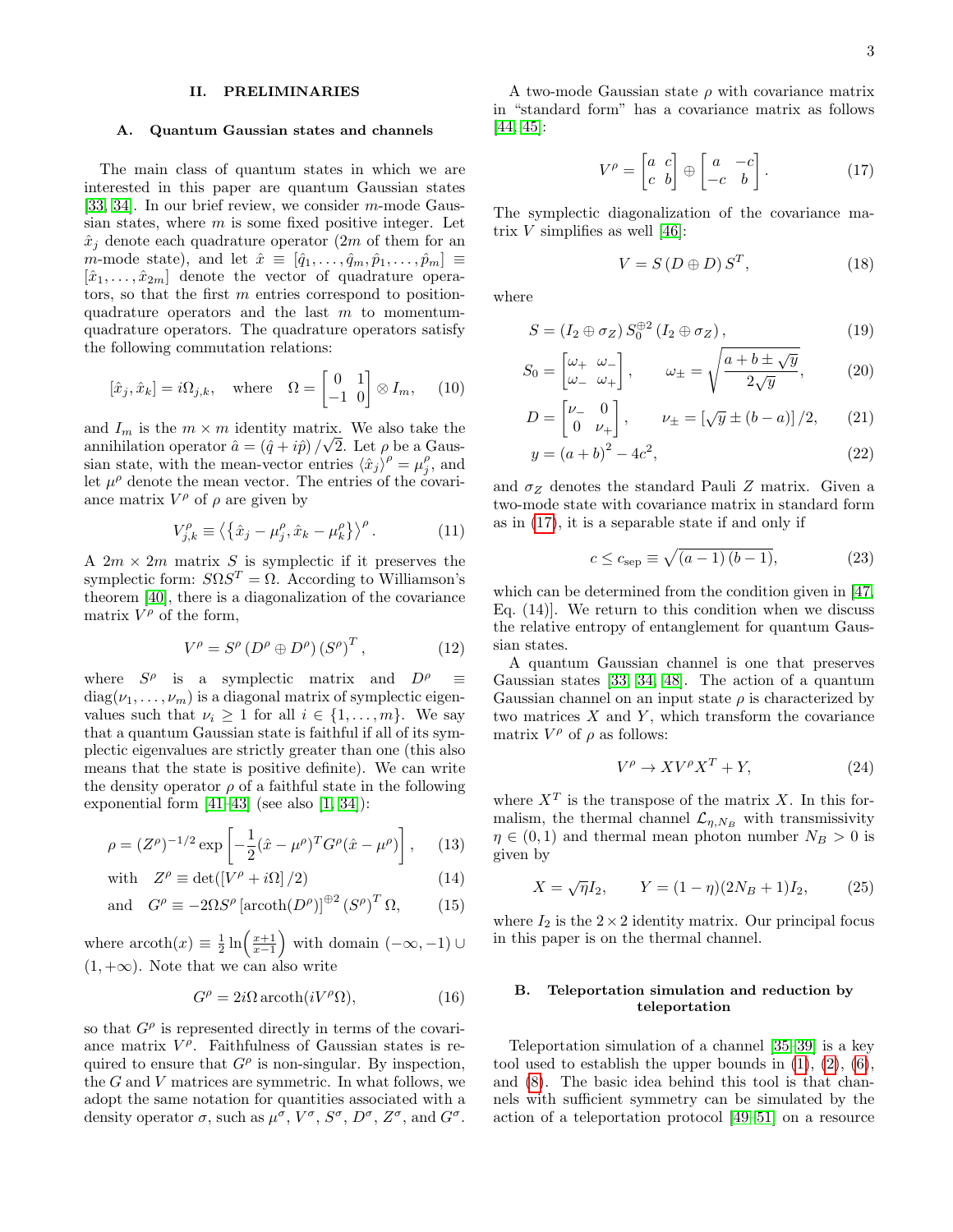state  $\omega_{AB}$  shared between the sender A and receiver B. More generally, a channel  $\mathcal{N}_{A'\to B}$  with input system  $A'$ and output system  $B$  is defined to be teleportation simulable with associated resource state  $\omega_{AB}$  if the following equality holds for all input states  $\rho_{A'}$  [\[36,](#page-15-20) Eq. (11)]:

$$
\mathcal{N}_{A' \to B}(\rho_{A'}) = \mathcal{T}_{A'AB}(\rho_{A'} \otimes \omega_{AB}), \tag{26}
$$

where  $\mathcal{T}_{A'AB}$  is a quantum channel consisting of local operations and classical communication between the sender, who has systems  $A'$  and  $A$ , and the receiver, who has system  $B(\mathcal{T}_{A'AB}$  can also be considered a generalized teleportation protocol, as in [\[51\]](#page-16-9)). The implication of channel simulation via teleportation is that the performance of a general protocol that uses the channel  $n$  times, with each use interleaved by local operations and classical communication (LOCC), can be bounded from above by the performance of a protocol with a much simpler form: the simplified protocol consists of a single round of LOCC acting on n copies of  $\omega_{AB}$  [\[35,](#page-15-18) [38,](#page-15-21) [39\]](#page-15-19). This is called reduction by teleportation. Of course, a secretkey-agreement protocol is one particular kind of protocol of the above form, as considered in [\[9,](#page-15-2) [13\]](#page-15-3), and so the general reduction method of [\[35,](#page-15-18) [38,](#page-15-21) [39\]](#page-15-19) applies.

For continuous-variable bosonic systems, the teleportation simulation of a single-mode bosonic Gaussian channels was considered in [\[38\]](#page-15-21), and the simulation therein only simulates the channel exactly in the limit in which the resource state is the result of transmitting one share of an infinitely-squeezed, two-mode squeezed vacuum state [\[34\]](#page-15-17) through the channel (this resource state is sometimes called the Choi state of the channel [\[34\]](#page-15-17), and we use this terminology in what follows). Thus, when applying this argument to bound the rates of secret-keyagreement protocols as discussed above, one must take care with an appropriate limiting argument, as pointed out in [\[53\]](#page-16-10) and handled already in [\[13\]](#page-15-3). This teleportation simulation argument with an infinitely-squeezed resource state is one of the core steps used to establish the bounds in  $(1)$ ,  $(2)$ ,  $(6)$ , and  $(8)$ .

Recently, an important development in the theory of the teleportation simulation of quantum Gaussian channels has taken place [\[26\]](#page-15-15). In particular, the authors of [\[26\]](#page-15-15) have shown that all single-mode, phase-insensitive quantum Gaussian channels other than the pure-loss channel can be simulated via the action of teleportation on a finite-energy Gaussian resource state that has the same amount of entanglement as the Choi state of the channel. In [\[26\]](#page-15-15), the authors quantified the amount of entanglement in the resource state using an entanglement monotone [\[54\]](#page-16-11) called logarithmic negativity, which is the same entanglement measure considered in [\[38\]](#page-15-21). In our paper, we show how the main idea of their paper leads to strengthened bounds on the performance of secret-keyagreement protocols conducted over single-mode phaseinsensitive bosonic Gaussian channels.

To describe the result of [\[26\]](#page-15-15) in more detail, let  $X =$  $\sqrt{\tau}I_2$  and  $Y = yI_2$  be the matrices representing the action of a single-mode phase-insensitive Gaussian channel on an input state, as in [\(24\)](#page-4-1). In what follows and as in [\[26\]](#page-15-15), we exclusively consider the case when  $\tau \geq 0$ . In order for the map to be a completely positive, tracepreserving map (i.e., a legitimate quantum channel), the following inequality should hold [\[34\]](#page-15-17)

$$
y \ge |1 - \tau| \,. \tag{27}
$$

The main contribution of [\[26\]](#page-15-15) is that every single-mode phase-insensitive Gaussian channel in the above class, besides the pure-loss channel, can be simulated by the action of a continuous-variable teleportation protocol on a finite-energy, two-mode resource state with the same amount of entanglement as the Choi state of the channel. An additional contribution of [\[26\]](#page-15-15) is a converse bound: it is not possible to use a resource state with logarithmic negativity smaller than that of the Choi state, in order to simulate the channel. This follows directly from the facts that the teleportation simulation protocol should simulate the channel, teleportation is an LOCC, and logarithmic negativity is an entanglement monotone (it is non-increasing with respect to an LOCC). This converse bound holds, by the same argument, for all measures of entanglement (such as relative entropy of entanglement).

In more detail, the teleportation simulation of [\[26\]](#page-15-15) begins with the sender and receiver of the channel sharing a two-mode Gaussian state in the standard form in [\(17\)](#page-4-0). The sender mixes the input of the channel and her share of the resource state on a 50-50 beam splitter. The sender then performs ideal homodyne detection of the position quadrature of the first mode and ideal homodyne detection of the momentum quadrature of the second mode, leading to measurement outcomes  $Q_+$  and P<sub>−</sub>. The sender communicates these real values over ideal classical communication channels to the receiver, and the receiver performs displacement operations of his mode by  $g\sqrt{2}Q_{+}$  and  $g\sqrt{2}P_{-}$ , for some  $g \in \mathbb{R}$ . The result of all of these operations is to implement a quantum Gaussian channel of the following form on the input state:

$$
X = gI_2,\t\t(28)
$$

$$
Y = \left[g^2 a + 2gc + b\right] I_2,\tag{29}
$$

where we note the different sign convention from [\[26,](#page-15-15) Eq. (7)], due to our slightly different convention for the standard form in [\(17\)](#page-4-0). If  $q > 0$ , then the channel implemented is a single-mode phase-insensitive Gaussian channel with

<span id="page-5-0"></span>
$$
\tau = g^2, \qquad y = g^2 a + 2gc + b. \tag{30}
$$

If  $g < 0$ , then one can postprocess the output according to a unitary Gaussian channel with  $X = -I_2$  and  $Y = 0$ (a phase flip channel), such that the overall channel is a single-mode phase-insensitive Gaussian channel with  $\tau$ and  $y$  as in [\(30\)](#page-5-0). A generalization of these steps beyond two-mode states is given in [\[37\]](#page-15-22).

Where [\[26\]](#page-15-15) departs from prior works is to solve an inverse problem regarding teleportation simulation. Given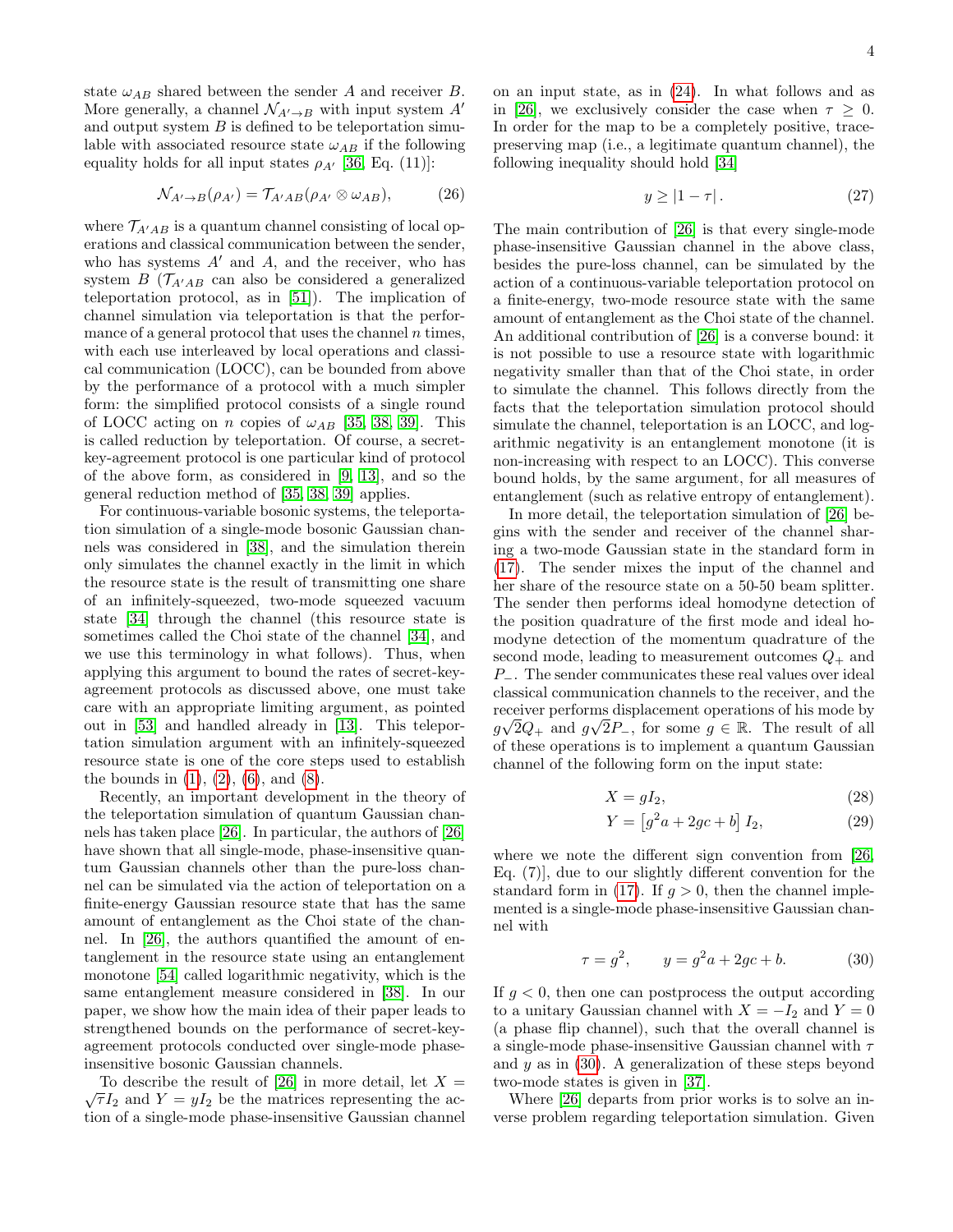values of  $\tau$  and y corresponding to a physical channel different from the pure-loss channel, the authors of [\[26\]](#page-15-15) proved that there exists a finite-energy, two-mode Gaussian state in standard form satisfying [\(30\)](#page-5-0), having its smaller symplectic eigenvalue equal to one, and having its logarithmic negativity equal to that of the Choi state of the channel. It should be stressed that the states found in [\[26\]](#page-15-15) have an analytical form, which has to do with the form of the above constraints.

#### C. Information quantities and bounds for secret-key-agreement protocols

The basic information quantities that we need in this paper are the quantum relative entropy [\[55,](#page-16-12) [56\]](#page-16-13), the relative entropy variance [\[57,](#page-16-14) [58\]](#page-16-15), and the hypothesis testing relative entropy [\[20,](#page-15-4) [59\]](#page-16-16). For two states  $\rho$  and  $\sigma$  defined on a separable Hilbert space with the following spectral decompositions:

$$
\rho = \sum_{x} \lambda_x |\phi_x\rangle\langle\phi_x|,\tag{31}
$$

$$
\sigma = \sum_{y} \mu_{y} |\psi_{y}\rangle\langle\psi_{y}|, \qquad (32)
$$

the quantum relative entropy  $D(\rho||\sigma)$  [\[56\]](#page-16-13) and the relative entropy variance  $V(\rho||\sigma)$  [\[57,](#page-16-14) [58\]](#page-16-15) are defined as

$$
D(\rho||\sigma) = \sum_{x,y} |\langle \psi_y | \phi_x \rangle|^2 \lambda_x \log_2(\lambda_x/\mu_y),
$$
(33)  

$$
V(\rho||\sigma) = \sum |\langle \psi_x | \phi_x \rangle|^2 \lambda_x [\log_2(\lambda_x/\mu_x) - D(\rho||\sigma)]^2.
$$

$$
V(\rho||\sigma) = \sum_{x,y} |\langle \psi_y | \phi_x \rangle|^2 \lambda_x \left[ \log_2(\lambda_x/\mu_y) - D(\rho||\sigma) \right]^2.
$$
\n(34)

For quantum Gaussian states, the quantities  $D(\rho||\sigma)$ [\[41\]](#page-16-1), [\[9\]](#page-15-2) and  $V(\rho||\sigma)$  [\[60\]](#page-16-17) can be expressed in terms of their first and second moments. For simplicity, let us suppose that  $\rho$  and  $\sigma$  are zero-mean quantum Gaussian states. Then Refs. [\[41\]](#page-16-1), [\[9\]](#page-15-2) established that

<span id="page-6-4"></span>
$$
D(\rho||\sigma) = \log_2(Z^{\sigma}/Z^{\rho})/2 - \text{Tr}\{\Delta V^{\rho}\}/4\ln 2,\qquad(35)
$$

where  $\Delta = G^{\rho} - G^{\sigma}$ , and Ref. [\[60\]](#page-16-17) established that

<span id="page-6-5"></span>
$$
V(\rho \| \sigma) = \frac{1}{8 \ln^2 2} \left[ \text{Tr} \{ \Delta V^\rho \Delta V^\rho \} + \text{Tr} \{ \Delta \Omega \Delta \Omega \} \right]. \tag{36}
$$

In the above, we should note that our convention for normalization of covariance matrices is what leads to the different constant prefactors when compared to the expressions in [\[9,](#page-15-2) [41,](#page-16-1) [60\]](#page-16-17).

The hypothesis testing relative entropy is defined as [\[20,](#page-15-4) [59\]](#page-16-16)

$$
D_H^{\varepsilon}(\rho \| \sigma) =
$$
  
-  $\log_2 \inf_{\Lambda} {\{ \text{Tr} \{ \Lambda \sigma \} : 0 \le \Lambda \le I \wedge \text{Tr} \{ \Lambda \rho \} \ge 1 - \varepsilon \}}$  (37)

By the reasoning in [\[61\]](#page-16-18) and Appendix [C,](#page-12-1) we have the following bound holding for faithful states  $\rho$  and  $\sigma$  such that  $D(\rho||\sigma)$ ,  $V(\rho||\sigma)$ ,  $T(\rho||\sigma) < \infty$  and  $V(\rho||\sigma) > 0$ :

$$
D_H^{\varepsilon}(\rho^{\otimes n} \|\sigma^{\otimes n}) \le nD(\rho \|\sigma) + \sqrt{nV(\rho \|\sigma)}\Phi^{-1}(\varepsilon) + O(\log n), \quad (38)
$$

where [\[57,](#page-16-14) [58\]](#page-16-15)

<span id="page-6-1"></span>
$$
T(\rho||\sigma) = \sum_{x,y} |\langle \psi_y | \phi_x \rangle|^2 \lambda_x |\log_2(\lambda_x/\mu_y) - D(\rho||\sigma)|^3,
$$
\n(39)

and

<span id="page-6-3"></span><span id="page-6-0"></span>
$$
\Phi(a) = \frac{1}{\sqrt{2\pi}} \int_{-\infty}^{a} dx \exp\left(\frac{-x^2}{2}\right) \tag{40}
$$

$$
\Phi^{-1}(\varepsilon) = \sup \{ a \in \mathbb{R} \mid \Phi(a) \le \varepsilon \}. \tag{41}
$$

<span id="page-6-7"></span>We note here that the finiteness of  $T(\rho||\sigma)$  for finiteenergy, faithful Gaussian states is essential to the main result of our paper. Inspecting the proof given in Ap-pendix [C,](#page-12-1) we see that the condition  $T(\rho||\sigma) < \infty$  allows us to invoke the Berry-Esseen theorem [\[27,](#page-15-11) [28\]](#page-15-12), which in turn leads to the improved upper bound in [\(9\)](#page-3-1).

<span id="page-6-8"></span>The relative entropy of entanglement of a bipartite state  $\rho_{AB}$  is defined as follows [\[62\]](#page-16-19):

$$
E_R(A;B)_{\rho} = \inf_{\sigma_{AB} \in \text{SEP}(A:B)} D(\rho_{AB} \|\sigma_{AB}), \tag{42}
$$

where  $\text{SEP}(A:B)$  denotes the set of separable (unen-tangled) states [\[63\]](#page-16-20). Analogously, we have the  $\varepsilon$ -relative entropy of entanglement [\[64\]](#page-16-21):

<span id="page-6-2"></span>
$$
E_R^{\varepsilon}(A;B)_{\rho} = \inf_{\sigma_{AB} \in \text{SEP}(A:B)} D_H^{\varepsilon}(\rho_{AB} || \sigma_{AB}). \tag{43}
$$

For a two-mode Gaussian state  $\rho_{AB}$  in standard form, one can always choose the separable state  $\sigma'_{AB}$  to be in standard form with the same values for  $a$  and  $b$  but with  $c$  chosen to saturate the inequality in  $(23)$ , such that  $c = c_{\rm sep}$  [\[9\]](#page-15-2). By definition, for this suboptimal choice, we have that

$$
E_R(A;B)_{\rho} \le D(\rho_{AB} \|\sigma'_{AB}),\tag{44}
$$

$$
E_R^{\varepsilon}(A;B)_{\rho} \le D_H^{\varepsilon}(\rho_{AB} \|\sigma'_{AB}),\tag{45}
$$

and this is the choice made in [\[9,](#page-15-2) [13\]](#page-15-3) to arrive at various upper bounds on secret-key-agreement capacity. In what follows, we refer to  $D(\rho_{AB} || \sigma'_{AB})$  as the suboptimal relative entropy of entanglement of  $\rho_{AB}$ .

In [\[13,](#page-15-3) Eq. (4.34)], the following bound was established on the non-asymptotic secret-key-agreement capacity of a channel  $N$  that is teleportation simulable with associated resource state  $\omega_{AB}$ :

<span id="page-6-6"></span>
$$
P_N^{\leftrightarrow}(n,\varepsilon) \le \frac{1}{n} E_R^{\varepsilon}(A^n;B^n)_{\omega^{\otimes n}} \le \frac{1}{n} D_H^{\varepsilon}(\omega_{AB}^{\otimes n} || \sigma_{AB}^{\otimes n}).
$$
\n(46)

The argument for the first inequality critically relies upon the connection between secret-key-agreement protocols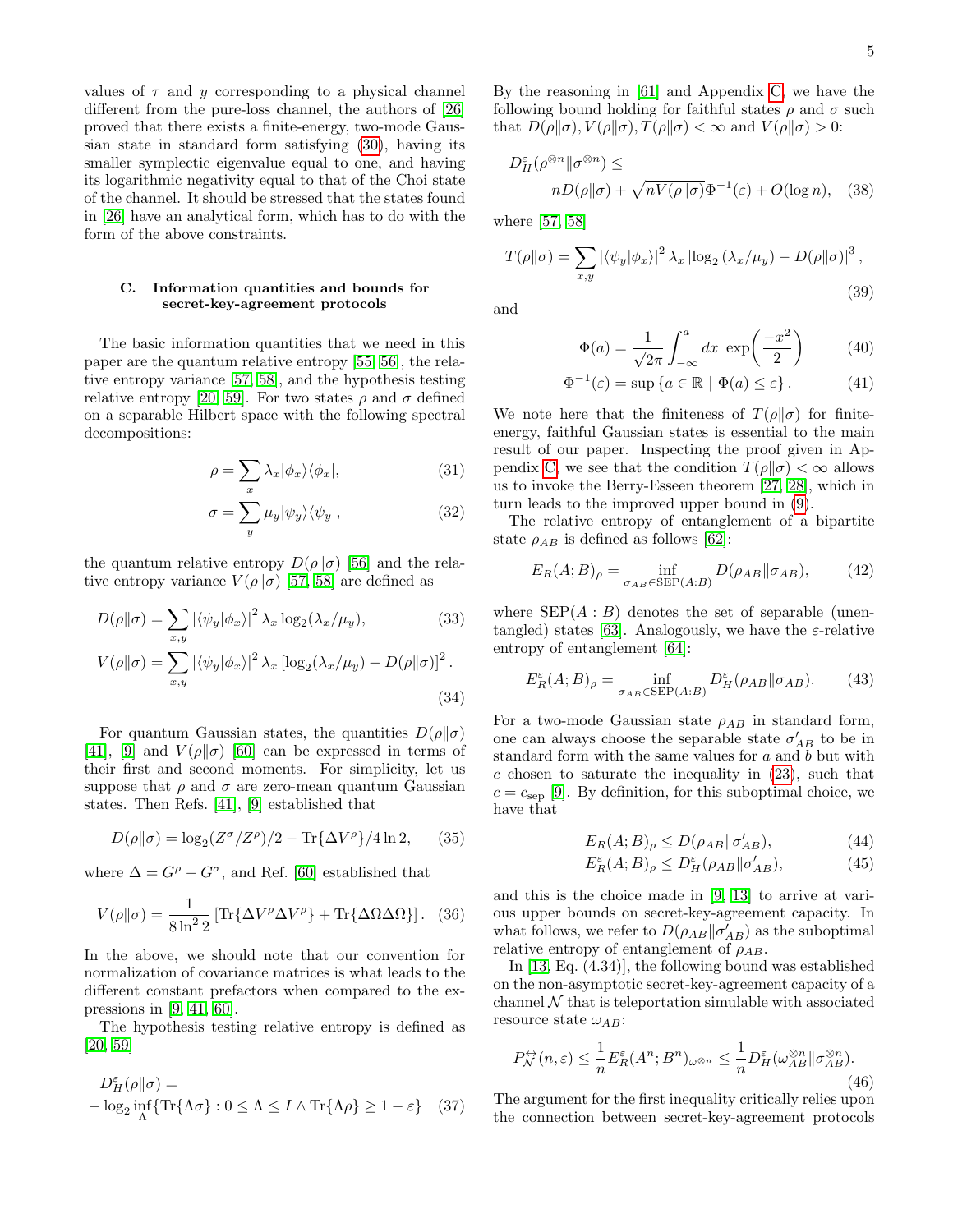and private-state distillation protocols established in [\[65,](#page-16-22) [66\]](#page-16-23) and some other results contained therein, in addition to the teleportation reduction argument discussed in Section [II B.](#page-4-3) The second inequality follows from the defini-tion in [\(43\)](#page-6-2), with  $\sigma_{AB}$  being an arbitrary separable state. Thus, any resource state for the teleportation simulation of a channel can be used to give an upper bound on its non-asymptotic secret-key-agreement capacity. In particular, if  $\omega_{AB}$  and  $\sigma_{AB}$  are faithful quantum Gaussian states of finite energy such that  $\omega_{AB} \neq \sigma_{AB}$ , then the conditions  $D(\omega_{AB}||\sigma_{AB}), V(\omega_{AB}||\sigma_{AB}), T(\omega_{AB}||\sigma_{AB})$  <  $\infty$  and  $V(\omega_{AB}||\sigma_{AB}) > 0$  hold, such that [\(38\)](#page-6-3) applies and we find that

$$
P_N^{\leftrightarrow}(n,\varepsilon) \le D(\omega_{AB} || \sigma_{AB}) + \sqrt{\frac{V(\omega_{AB} || \sigma_{AB})}{n}} \Phi^{-1}(\varepsilon) + O\left(\frac{\log n}{n}\right). \quad (47)
$$

The quantities  $D(\omega_{AB}||\sigma_{AB})$  and  $V(\omega_{AB}||\sigma_{AB})$  are finite for faithful quantum Gaussian states of finite energy, which holds by inspecting [\(35\)](#page-6-4) and [\(36\)](#page-6-5), and in Appendix [D,](#page-13-0) we argue that the quantity  $T(\omega_{AB}||\sigma_{AB})$  is finite as well.

Note that both [\(6\)](#page-3-0) and [\(9\)](#page-3-1) can be derived from [\(46\)](#page-6-6). The point of deviation in the two derivations is that it is possible, on the one hand, to invoke the Berry–Esseen theorem [\[27,](#page-15-11) [28\]](#page-15-12) in order to arrive at [\(9\)](#page-3-1), due to the results of [\[26\]](#page-15-15) and our arguments in Appendices [C](#page-12-1) and [D.](#page-13-0) That is, [\[26\]](#page-15-15) showed how to perform teleportation simulation of a single-mode phase-insensitive thermal bosonic channel using a finite-energy resource state, and our Ap-pendix [D](#page-13-0) argues how  $T(\omega_{AB}||\sigma_{AB})$  is finite for finiteenergy Gaussian states. Thus, the Berry–Esseen theorem can be invoked as shown in Appendix [C](#page-12-1) and so [\(38\)](#page-6-3) applies. On the other hand, for the derivation of [\(6\)](#page-3-0), the ideal infinite-energy Choi state of the channel is used as the resource state, but it is not known if  $T(\omega_{AB}||\sigma_{AB})$ is finite in such a scenario. Hence, unless this is proven, we cannot invoke [\(38\)](#page-6-3). Therefore, other techniques, such as the Chebyshev inequality, were used in [\[13\]](#page-15-3) to arrive at [\(6\)](#page-3-0).

#### III. METHODS

Given the background reviewed above, we are now in a position to discuss the main contribution of our paper. We modify the finite-energy teleportation simulation approach of [\[26\]](#page-15-15) in the following way: Given a thermal channel with  $\tau = \eta$  and  $y = (1 - \eta)(2N_B + 1)$ , we find a finite-energy, two-mode Gaussian state in standard form such that

- 1. it satisfies [\(30\)](#page-5-0),
- 2. its smaller symplectic eigenvalue is just larger than one, and

3. its suboptimal relative entropy of entanglement is equal to the suboptimal relative entropy of entanglement of the Choi state of the channel, the latter of which is given by [\(4\)](#page-3-3).

<span id="page-7-1"></span>Any resource state that simulates the channel should satisfy the first constraint. We impose the second constraint to ensure that the state we find is a faithful Gaussian state, such that its relative entropy and relative entropy variance to a separable Gaussian state can be easily evaluated using the formulas in [\(35\)](#page-6-4) and [\(36\)](#page-6-5). As discussed above, the relative entropy of entanglement of the resource state should at least be equal to that of the Choi state, in order to simulate a channel. In order to ensure that we find a good upper bound on the secret-keyagreement capacity, we have imposed the third constraint on suboptimal relative entropy of entanglement. We find these states by numerically solving the above constraints with the aid of a computer program [\[67\]](#page-16-24), and we remark that finding an analytical solution in this case appears to be far more complicated than for the case from [\[26\]](#page-15-15), due to the fact that the suboptimal relative entropy of entanglement is a much more complicated function of the covariance matrix elements. In some cases, it is possible to find multiple solutions for the states that satisfy these constraints. For our purpose, any of these states can be chosen. We also note that the flexibility afforded by having a teleportation simulation with negative gain  $q$ , as discussed in Section [II B,](#page-4-3) is critical for us to solve these constraints by numerical search. With these finite-energy states in hand, we then numerically compute the relative entropy variance in [\(36\)](#page-6-5) and can apply the bound in [\(47\)](#page-7-1).

#### <span id="page-7-0"></span>IV. RESULTS

In Figure [1,](#page-8-0) we plot upper bounds on the asymptotic secret-key-agreement capacity of the thermal channel given by [\(4\)](#page-3-3) (dashed line) and upper bounds on the non-asymptotic secret-key-agreement capacity given by [\(9\)](#page-3-1) (solid line) versus the number of channel uses. It is important to stress that the latter bound is only an approximation (known as the normal approximation) if  $n$  is not sufficiently large (i.e.,  $n$  should be proportional to  $1/\varepsilon^2$  in order for the bounds to really apply). At the same time, many prior works have shown that the normal approximation is an excellent approximation for non-asymptotic capacities even for small  $n \geq 29-$ [32\]](#page-15-14). In each case, we choose the key-quality parameter ε to be 10<sup>−</sup><sup>10</sup>, in accordance with the same conservative value chosen in [\[68\]](#page-16-25). In the plots, we select  $\eta \in (0,1)$ , (hence the corresponding distance  $L$ ) and the thermal mean photon number  $N_B > 0$  as indicated above each figure. The distance  $L$  can be related to the transmissivity  $\eta$  of the thermal channel as  $\eta = \exp[-L/L_0]$ , where  $L_0$  is the fiber attenuation length [\[17\]](#page-15-8). In the plots, we consider  $L_0 = 22$  km. The thermal mean photon number  $N_B$  relevant in experimental contexts, whenever thermal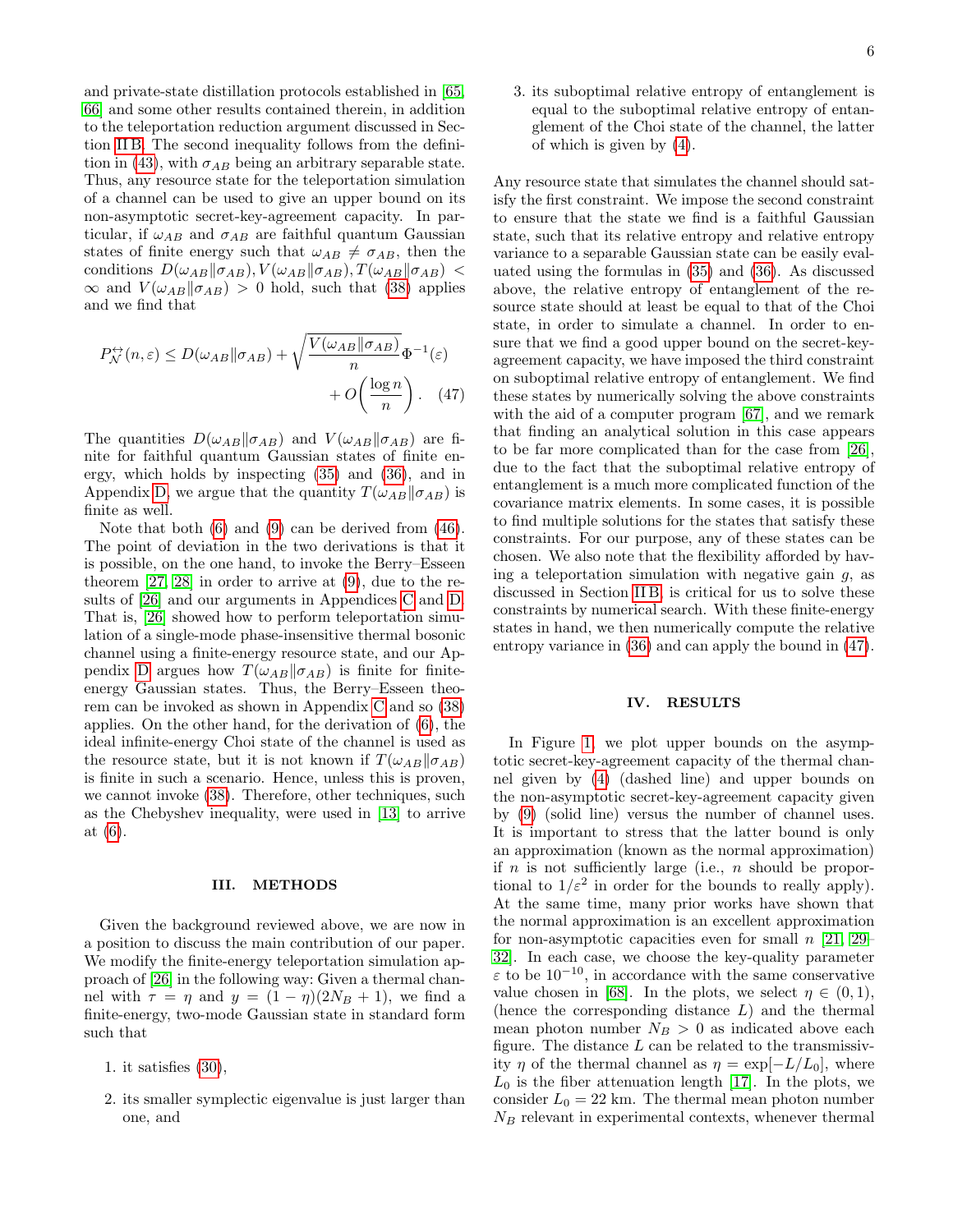

<span id="page-8-0"></span>FIG. 1. The figures plot upper bounds on the non-asymptotic secret-key-agreement capacity of the thermal channels of transmissivity  $\eta \in (0,1)$  and thermal mean photon number  $N_B > 0$  given by the second-order approximation from [\(9\)](#page-3-1). In each figure, we select certain values of  $\eta$  (corresponding to a certain distance L via  $\eta = \exp[-L/L_0]$ ) and  $N_B$ , as indicated below each figure. In all cases, we take the conservative value of  $\varepsilon = 10^{-10}$  as indicated in [\[68\]](#page-16-25). Each figure indicates that the asymptotic secret-key-agreement capacity is too pessimistic of a benchmark for demonstrating a quantum repeater when using the channel a finite number of times. That is, there is an appreciable difference between the asymptotic and non-asymptotic secret-key-agreement capacity.

noise is due exclusively to dark counts, is given by the dark counts per second times the integration period  $t_{\text{int}}$ . In the plots, the lowest  $N_B$  we consider corresponds to a dark count rate of 10 per second and  $t_{\text{int}} = 30 \text{ ns}$  [\[17,](#page-15-8) Section VI]. For completeness, we also consider higher values

of  $N_B$ , which could occur due to excessive background thermal radiation or tampering by an eavesdropper.

As noted in the introduction of our paper, these upper bounds can be interpreted to serve as benchmarks for quantum repeaters [\[19\]](#page-15-1). That is, the upper bounds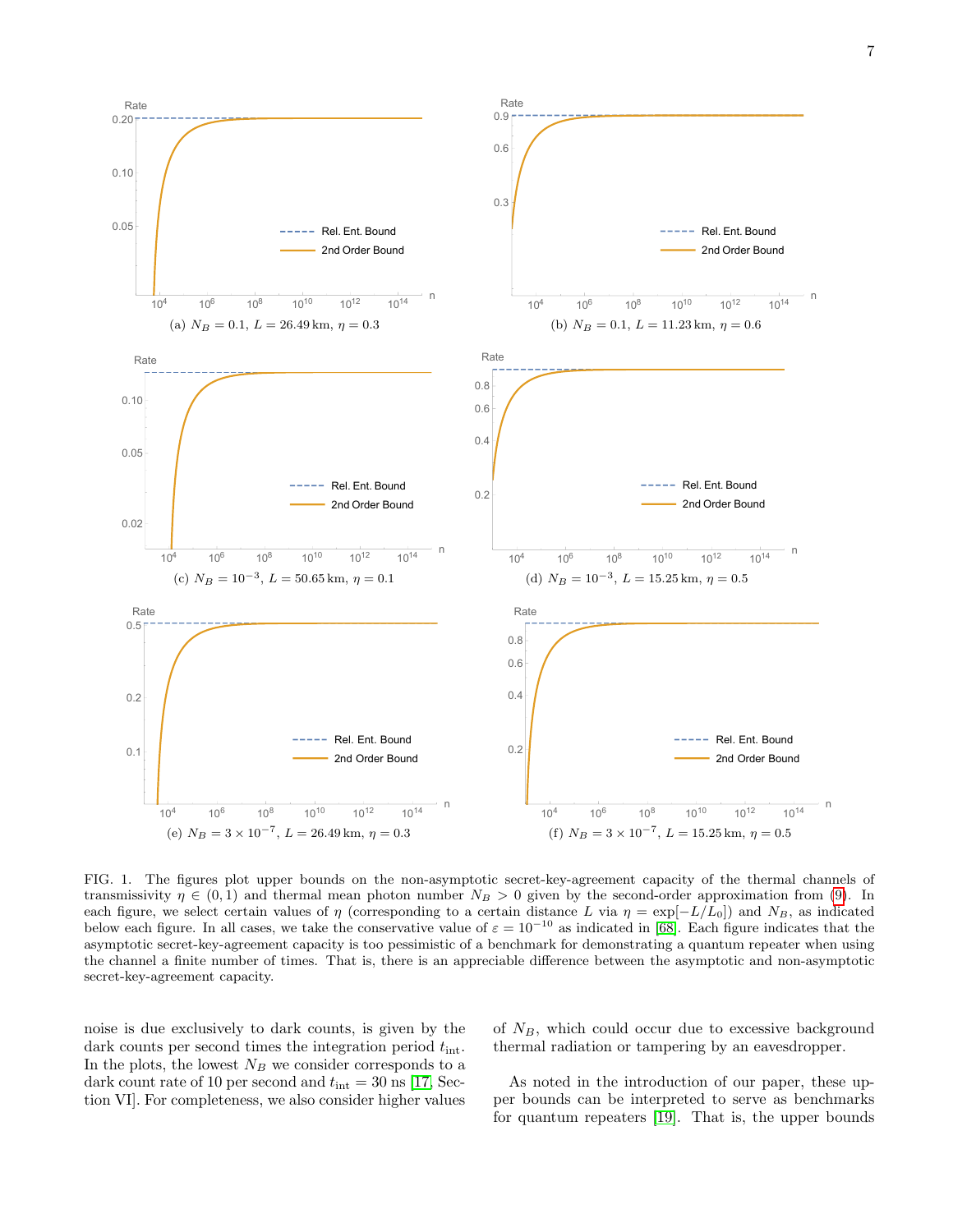on secret-key-agreement capacity hold for any protocol that uses the channel and LOCC but is not allowed to use a quantum repeater. As such, exceeding these upper bounds constitutes a demonstration of a quantum repeater [\[19\]](#page-15-1). What our results indicate is that the previous upper bounds from [\[9,](#page-15-2) [13\]](#page-15-3) on the asymptotic secretkey-agreement capacity are too pessimistic of a benchmark for protocols that are only using the channel a finite number of times. As such, the burden of demonstrating a quantum repeater is now somewhat relieved in comparison to what was previously thought would be necessary.

From an experimental perspective, it could be of interest to perform a test using the results of our paper in order to demonstrate a working quantum repeater. A convincing approach for doing so would be to conduct an actual secret-key-distillation protocol over some finite number of uses of the channel and determine what secretkey rates can be achieved. [\[17,](#page-15-8) Section IV] details methods for determining secret-key rates that are achievable in particular physical setups. For a given rate and number of channel uses, one can then compare the results with our plots (or other plots generated via the same method for different parameter values) to determine if the rate is achieved is larger than the upper bounds in our plots; if it is the case, then one can claim a working quantum repeater, albeit with the understanding that our upper bounds are the normal approximations of the true finite-length upper bounds (as discussed previously). This approach is to be contrasted with those that estimate the quantum bit-error rate from just a few channel uses and then use this parameter to calculate an asymptotic key rate (see the review in [\[69\]](#page-16-26) for discussions of such approaches).

#### V. CONCLUSION

In this paper, we showed how to extend the teleportation simulation method of [\[26\]](#page-15-15) to the relative entropy of entanglement measure. By combining with prior results in [\[13\]](#page-15-3) regarding non-asymptotic secret-key-agreement capacity, this extension leads to improved bounds on the non-asymptotic secret-key-agreement capacity of a thermal bosonic channel, in certain parameter regimes. Given that upper bounds on secret-key-agreement capacity have been advocated as a way to assess the performance of a quantum repeater, our results indicate that previous bounds from [\[9,](#page-15-2) [13\]](#page-15-3) are too pessimistic, and it should be somewhat easier to demonstrate a working quantum repeater in the realistic regime of a finite number of channel uses.

We remark that our approach can be extended to quantum amplifier channels, but we did not discuss these channels in any detail because they appear to be most prominently physically relevant in exotic relativistic communication scenarios [\[70–](#page-16-27)[72\]](#page-16-28). Our approach also applies to single-mode additive-noise Gaussian channels.

Going forward from here, it would be interesting to

generalize our results to multimode bosonic communication channels [\[48\]](#page-16-7) or channels that are not phaseinsensitive. As discussed previously [\[11,](#page-15-23) [13,](#page-15-3) [18\]](#page-15-0), it would also be good to determine bounds on performance when there is an average energy constraint at the input of each channel use. One should expect to find improved upper bounds due to this extra constraint.

Note: After our paper appeared on the arXiv, we became aware of a preprint [\[73\]](#page-16-29) with related results.

#### ACKNOWLEDGMENTS

We are grateful to Gerardo Adesso, Boulat Bash, Mario Berta, Zachary Dutton, Jens Eisert, Saikat Guha, Jonathan P. Dowling, Jeffrey H. Shapiro, and Marco Tomamichel for discussions. We also thank the anonymous referees for their constructive comments that helped to improve our paper. We acknowledge support from the Office of Naval Research.

#### <span id="page-9-0"></span>Appendix A: Little room for improving the strong converse bound in [\(1\)](#page-2-0)

Here we argue why we think it will not be possible to improve upon the upper bound in [\(1\)](#page-2-0), up to lowerorder terms. Before proceeding, recall that the conditional quantum entropy and conditional entropy variance [\[58\]](#page-16-15) are defined for a bipartite state  $\rho_{AB}$  as

$$
H(A|B)_{\rho} \equiv -D(\rho_{AB}||I_A \otimes \rho_B), \tag{A1}
$$

$$
V(A|B)_{\rho} \equiv V(\rho_{AB}||I_A \otimes \rho_B). \tag{A2}
$$

The coherent information is defined as  $I(A \rangle B)_{\rho} \equiv$  $-H(A|B)$ <sub>ρ</sub> [\[74\]](#page-16-30) and its corresponding variance is  $V(A \rangle B)_{\rho} \equiv V(A|B)_{\rho}$ . In [\[13,](#page-15-3) Section 6.2], the following achievability bound was established for  $\mathcal N$  a finitedimensional channel:

<span id="page-9-2"></span>
$$
P_{\mathcal{N}}^{\leftrightarrow}(n,\varepsilon) \ge I_{\text{rev}}(\mathcal{N}) + \sqrt{\frac{V_{\text{rev}}^{\varepsilon}(\mathcal{N})}{n}} \Phi^{-1}(\varepsilon) + O\left(\frac{\log n}{n}\right)
$$
(A3)

where  $I_{rev}(\mathcal{N})$  is the following quantity [\[75,](#page-17-0) Section 5.3] (sometimes called the channel's reverse coherent information):

<span id="page-9-1"></span>
$$
I_{\text{rev}}(\mathcal{N}) \equiv \max_{|\psi\rangle_{AA'} \in \mathcal{H}_{AA'}} I(B \rangle A)_{\theta}, \tag{A4}
$$

 $\theta_{AB} \equiv \mathcal{N}_{A' \to B}(\psi_{AA'})$ , and  $V_{\text{rev}}^{\varepsilon}(\mathcal{N})$  is the channel's reverse conditional entropy variance:

$$
V_{\text{rev}}^{\varepsilon}(\mathcal{N}) \equiv \begin{cases} \min_{\psi_{AA'} \in \Pi_{\text{rev}}} V(B \rangle A)_{\theta} & \text{for } \varepsilon < 1/2\\ \max_{\psi_{AA'} \in \Pi_{\text{rev}}} V(B \rangle A)_{\theta} & \text{for } \varepsilon \ge 1/2 \end{cases} \tag{A5}
$$

The set  $\Pi_{rev} \subseteq \mathcal{D}(\mathcal{H}_{AA'})$  is the set of all states achieving the maximum in [\(A4\)](#page-9-1).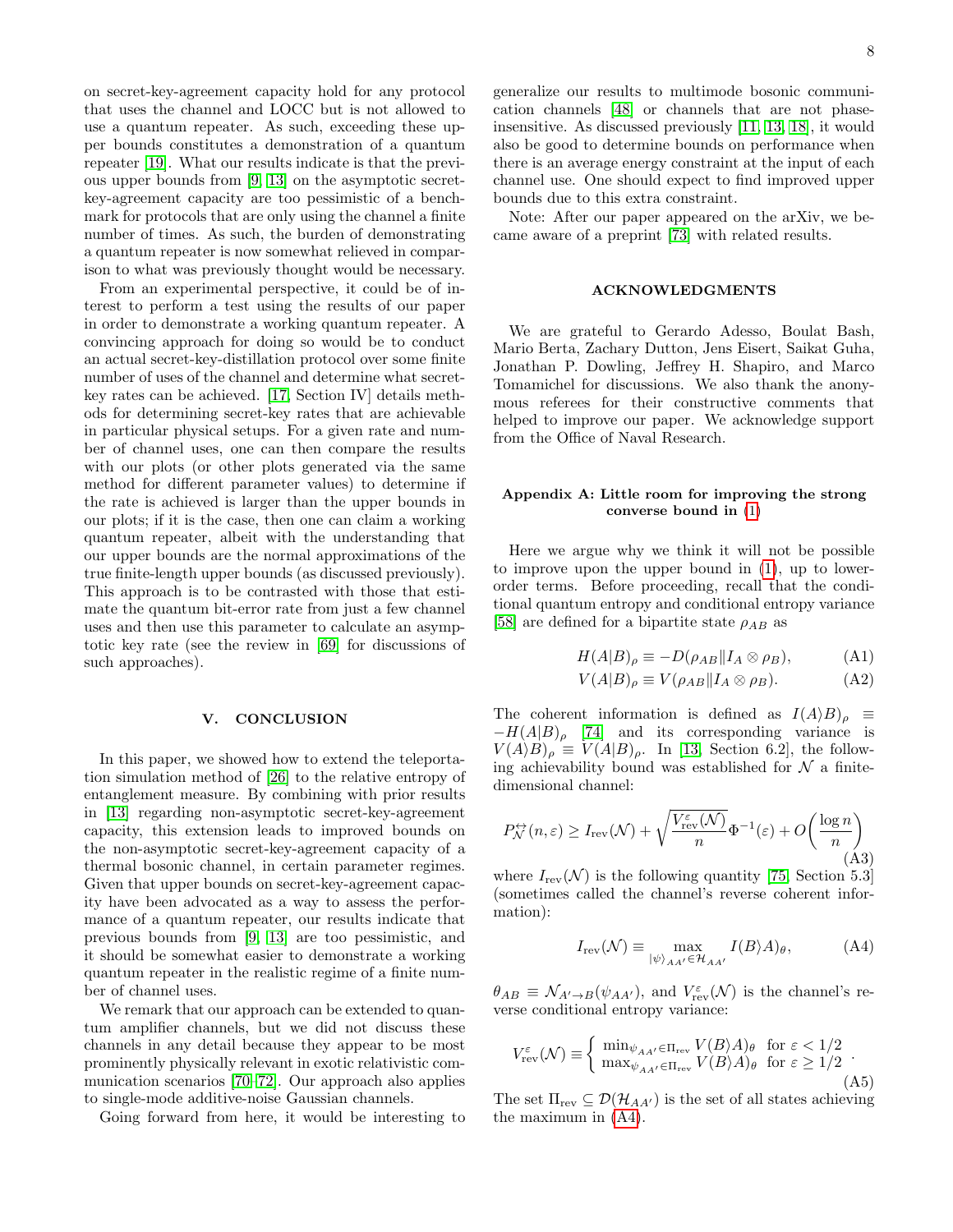The inequality in [\(A3\)](#page-9-2) follows from a one-shot coding theorem [\[13,](#page-15-3) Proposition 21], followed by an expansion of the hypothesis testing relative entropy as [\[57,](#page-16-14) [58\]](#page-16-15)

$$
D_H^{\varepsilon}(\rho^{\otimes n} \|\sigma^{\otimes n}) \ge
$$
  
 
$$
nD(\rho \|\sigma) + \sqrt{nV(\rho \|\sigma)}\Phi^{-1}(\varepsilon) + O(\log n). \quad (A6)
$$

A critical step employed in the above expansion is the Berry–Esseen theorem [\[27,](#page-15-11) [28\]](#page-15-12). Rather than employing the Berry–Esseen theorem, we can modify the proof of Theorem 2 in [\[57\]](#page-16-14) (therein instead picking  $L_n$  =  $\exp(nD(\rho\|\sigma) - \sqrt{nV(\rho\|\sigma)/\varepsilon})$  to employ the Chebyshev inequality and instead find the following expansion:

<span id="page-10-0"></span>
$$
D_H^{\varepsilon}(\rho^{\otimes n} \|\sigma^{\otimes n}) \ge n D(\rho \|\sigma) - \sqrt{\frac{n V(\rho \|\sigma)}{\varepsilon}}.
$$
 (A7)

For these theorems to hold in separable infinitedimensional Hilbert spaces, it remains to show how to connect the coding theorem in [\[13,](#page-15-3) Proposition 21] to the inequality in [\(A7\)](#page-10-0), but we strongly suspect that this should be possible. If everything holds, we would obtain the following achievability theorem for an infinitedimensional channel  $\mathcal{N}$ :

$$
P_{\mathcal{N}}^{\leftrightarrow}(n,\varepsilon) \ge I_{\text{rev}}(\mathcal{N}) - \sqrt{\frac{V_{\text{rev}}^{\varepsilon}(\mathcal{N})}{n\varepsilon}} + O\left(\frac{1}{n}\right). \tag{A8}
$$

The above would hold for all finite-energy two-mode, squeezed vacuum states passed through the channel, and one could then take a limit as the photon number approaches infinity. The term  $I_{rev}(\mathcal{N})$  converges to  $-\log_2(1-\eta)$  [\[9\]](#page-15-2). Below we show that the relative entropy variance  $V_{\text{rev}}^{\varepsilon}(\mathcal{N})$  term converges to zero. This would then give the following bound

$$
P_{\mathcal{L}_{\eta}}^{\leftrightarrow}(n,\varepsilon) \ge -\log_2(1-\eta) + O\left(\frac{1}{n}\right),\qquad(A9)
$$

leading us to our conclusion that there is little room for improving the upper bound in [\(1\)](#page-2-0). We stress that this remains to be worked out in detail.

We now evaluate the variance for the reverse coherent information when sending in a two-mode squeezed vacuum to a pure-loss channel of transmissivity  $\eta \in (0,1)$ . Recall that the quantity of interest is

$$
V(B)A
$$
  
= Tr{ $\rho_{AB}$  [log  $\rho_{AB}$  - log  $\rho_A$ ]<sup>2</sup>} (A10)

$$
- [H(AB)_{\rho} - H(A)_{\rho}]^{2}
$$
 (A11)

$$
= \text{Tr}\{\rho_{AB} [\log \rho_{AB}]^{2}\}\
$$
  
- 2 \text{Tr}\{\rho\_{AB} \log \rho\_{AB} \log \rho\_{A}\} + \text{Tr}\{\rho\_{AB} [\log \rho\_{A}]^{2}\}\  
- [H(AB)\_{\rho} - H(A)\_{\rho}]^{2} (A12)

$$
= \text{Tr}\{\rho_{AB} [\log \rho_{AB}]^{2}\} - H(AB)_{\rho}^{2}
$$
  
- 2 [Tr\{\rho\_{AB} \log \rho\_{AB} \log \rho\_{A}\} - H(A)\_{\rho}H(AB)\_{\rho}]  
+ \text{Tr}\{\rho\_{A} [\log \rho\_{A}]^{2}\} - H(A)\_{\rho}^{2}. \tag{A13}

The first and last terms we can evaluate easily using the following formula for the entropy variance of a thermal state with mean photon number  $N_S$  [\[76,](#page-17-1) Appendix A]:

$$
V(N_S) = N_S (N_S + 1) \left[ \log \left( 1 + \frac{1}{N_S} \right) \right]^2.
$$
 (A14)

For the first, using the notion of purification, purifying with  $\psi_{ABE}$ , and observing that  $\psi_E$  is a thermal state with mean photon number  $(1 - \eta) N_S$ , we find that

$$
\begin{aligned} &\text{Tr}\{\rho_{AB}\left[\log\rho_{AB}\right]^2\} - H(AB)^2_{\rho} \\ &= \text{Tr}\{\psi_E\left[\log\psi_E\right]^2\} - H(E)^2_{\psi} \end{aligned} \tag{A15}
$$
\n
$$
= (1 - \eta) N_S \left( (1 - \eta) N_S + 1 \right) \left[\log\left(1 + \frac{1}{(1 - \eta) N_S}\right)\right]^2.
$$
\n(A16)

For the last term, we observe that  $\rho_A$  is a thermal state with mean photon number  $N<sub>S</sub>$ , which implies that

$$
\begin{aligned} \text{Tr}\{\rho_A \left[ \log \rho_A \right]^2\} - H(A)^2_\rho \\ &= N_S \left( N_S + 1 \right) \left[ \log \left( 1 + \frac{1}{N_S} \right) \right]^2. \end{aligned} \tag{A17}
$$

So it remains to handle the middle term. Consider that

$$
\text{Tr}\{\rho_{AB}\log\rho_{AB}\log\rho_A\}
$$

$$
= \text{Tr}\{\psi_{ABE} \log \rho_{AB} \log \rho_A\} \tag{A18}
$$

$$
= \text{Tr}\{\psi_{ABE} \log \psi_E \log \rho_A\} \tag{A19}
$$

$$
= \text{Tr}\{\psi_{AE}\log\psi_E\log\rho_A\}.
$$
 (A20)

Consider that we can write

$$
\psi_E = \left[ (1 - \eta) N_S + 1 \right]^{-1} \left( 1 + \frac{1}{(1 - \eta) N_S} \right)^{-\hat{n}_E}, \text{(A21)}
$$

$$
\rho_A = [N_S + 1]^{-1} \left( 1 + \frac{1}{N_S} \right)^{-\hat{n}_A}, \tag{A22}
$$

where  $\hat{n}_E$  and  $\hat{n}_A$  are the number operators. This means that

$$
\begin{split} &\text{Tr}\{\psi_{AE}\log\psi_E\log\rho_A\} \\ &= \text{Tr}\left\{\psi_{AE}\log\left[\left[(1-\eta)\,N_S+1\right]^{-1}\left(1+\frac{1}{(1-\eta)\,N_S}\right)^{-\hat{n}_E}\right]\right. \\ &\times\log\left[\left[N_S+1\right]^{-1}\left(1+\frac{1}{N_S}\right)^{-\hat{n}_A}\right]\right\} \qquad( \text{A23}) \\ &= \text{Tr}\left\{\psi_{AE}\log\left[\left[(1-\eta)\,N_S+1\right]\left(1+\frac{1}{(1-\eta)\,N_S}\right)^{\hat{n}_E}\right] \\ &\times\log\left[\left[N_S+1\right]\left(1+\frac{1}{N_S}\right)^{\hat{n}_A}\right]\right\} \qquad( \text{A24}) \end{split}
$$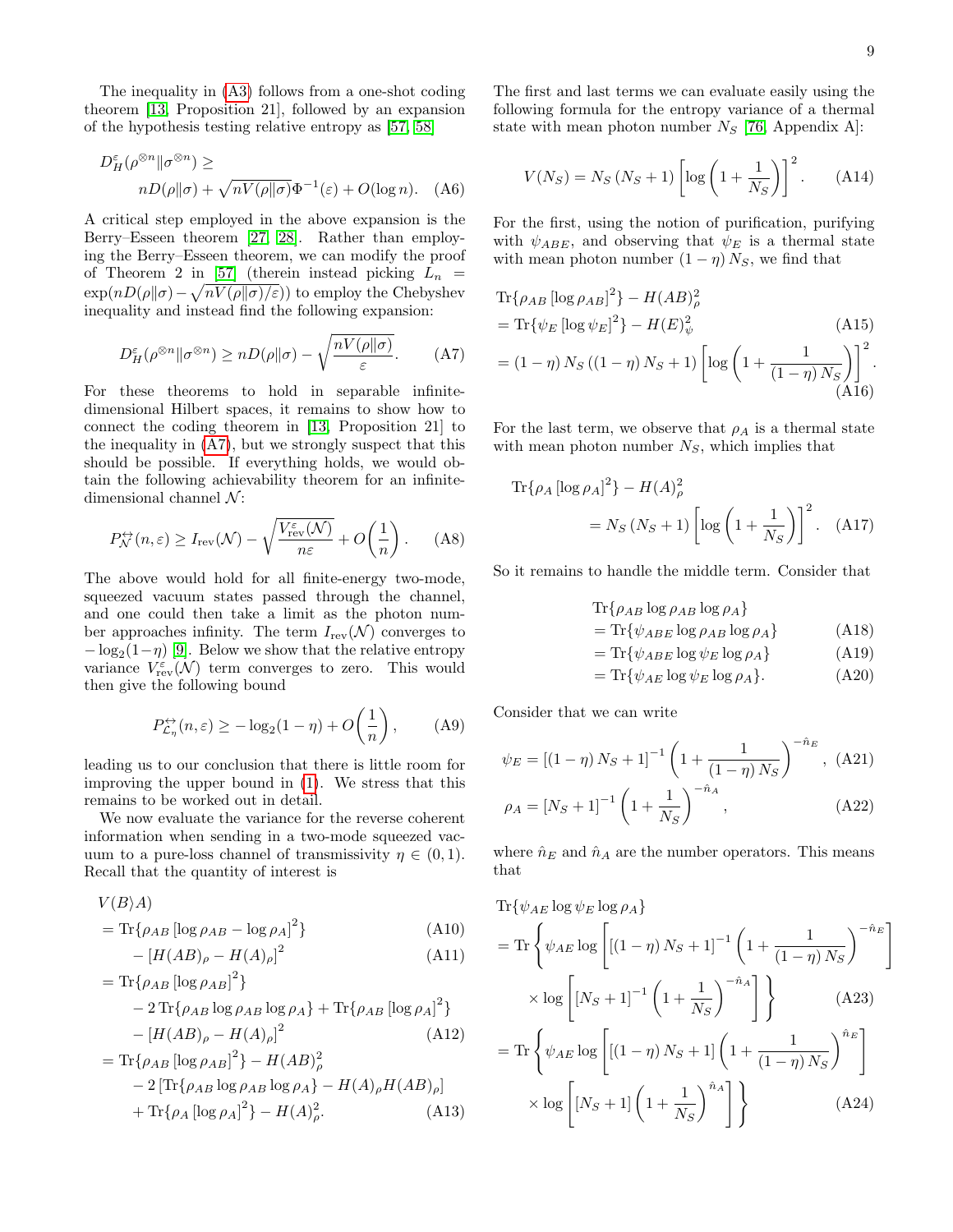$$
= \log\left[\left(1-\eta\right)N_{S}+1\right]\log\left[N_{S}+1\right]
$$
\n
$$
+ \log\left[\left(\left(1-\eta\right)N_{S}+1\right]\right]\log\left[\left(1+\frac{1}{N_{S}}\right)\right] \text{Tr}\left\{\psi_{AE}\hat{n}_{A}\right\}
$$
\n
$$
+ \log\left[1+\frac{1}{\left(1-\eta\right)N_{S}}\right]\log\left[N_{S}+1\right]\text{Tr}\left\{\psi_{AE}\hat{n}_{E}\right\}
$$
\n
$$
+ \log\left[1+\frac{1}{\left(1-\eta\right)N_{S}}\right]\log\left[1+\frac{1}{N_{S}}\right]\text{Tr}\left\{\psi_{AE}\left(\hat{n}_{A}\otimes\hat{n}_{E}\right)\right\}
$$
\n(A25)

$$
= \log\left[\left(1-\eta\right)N_{S}+1\right]\log\left[N_{S}+1\right]
$$

$$
+ N_{S}\log\left[\left[\left(1-\eta\right)N_{S}+1\right]\right]\log\left[\left(1+\frac{1}{N_{S}}\right)\right]
$$

$$
+ \left(1-\eta\right)N_{S}\log\left[1+\frac{1}{\left(1-\eta\right)N_{S}}\right]\log\left[N_{S}+1\right]
$$

$$
+ \log\left[1+\frac{1}{\left(1-\eta\right)N_{S}}\right]\log\left[1+\frac{1}{N_{S}}\right] \times
$$
Tr
$$
\left\{\psi_{AE}\left(\hat{n}_{A}\otimes\hat{n}_{E}\right)\right\}. (A26)
$$

We note that the third equality follows by applying the identity  $\log(ab^{\hat{x}}) = \log(a) + \hat{x} \log(b)$  for positive scalars a and  $b$  and a positive operator  $\hat{x}$ . So we need to evaluate the term Tr  $\{\psi_{AE}(\hat{n}_A \otimes \hat{n}_E)\}\$ . Consider that sending a number state  $|n\rangle\langle n|$  through a beamsplitter of transmissivity  $1 - \eta$  leads to the following transformation:

$$
|n\rangle\langle n|_{A'} \to \sum_{k=0}^{n} \binom{n}{k} (1-\eta)^k \eta^{n-k} |k\rangle\langle k|_{E}. \tag{A27}
$$

The two-mode squeezed vacuum at the input has the following form:

$$
\frac{1}{\sqrt{N_S+1}}\sum_{n=0}^{\infty} \sqrt{\left(\frac{N_S}{N_S+1}\right)^n} |n\rangle_A |n\rangle_{A'}.\tag{A28}
$$

However since we are evaluating Tr  $\{\psi_{AE}(\hat{n}_A \otimes \hat{n}_E)\},\$ and  $\hat{n}_A$  and  $\hat{n}_E$  are diagonal in the number basis, this is equivalent to the following:

$$
\frac{1}{N_S+1} \sum_{n=0}^{\infty} \sum_{k=0}^{n} \left(\frac{N_S}{N_S+1}\right)^n \binom{n}{k} \left(1-\eta\right)^k \eta^{n-k} \times
$$
\n
$$
\text{Tr}\left\{\left(|n\rangle\langle n|_{A}\otimes|k\rangle\langle k|\right) \left(\hat{n}_A\otimes\hat{n}_E\right)\right\}
$$
\n
$$
=\frac{1}{N_S+1} \sum_{n=0}^{\infty} \sum_{k=0}^{n} \left(\frac{N_S}{N_S+1}\right)^n \binom{n}{k} \left(1-\eta\right)^k \eta^{n-k} n k
$$
\n(A29)

$$
= \frac{1}{N_S + 1} \sum_{n=0}^{\infty} n \left( \frac{N_S}{N_S + 1} \right)^n \sum_{k=0}^n {n \choose k} (1 - \eta)^k \eta^{n-k} k.
$$
\n(A30)

Consider that the expression  $\sum_{k=0}^{n} {n \choose k} (1 - \eta)^k \eta^{n-k} k$  is equal to the mean of a binomial random variable with parameter  $1 - \eta$ , and so

$$
\sum_{k=0}^{n} \binom{n}{k} (1 - \eta)^k \eta^{n-k} k = n (1 - \eta), \tag{A31}
$$

implying that the last line above is equal to

$$
(1 - \eta) \frac{1}{N_S + 1} \sum_{n=0}^{\infty} n^2 \left(\frac{N_S}{N_S + 1}\right)^n.
$$
 (A32)

This is then equal to the second moment of a geometric random variable with parameter  $p = 1/(N_S + 1)$ , so that

$$
(1 - \eta) \frac{1}{N_S + 1} \sum_{n=0}^{\infty} n^2 \left(\frac{N_S}{N_S + 1}\right)^n
$$
  
=  $(1 - \eta) (N_S (N_S + 1) + N_S^2)$  (A33)  
=  $(1 - \eta) N_S (2N_S + 1)$  (A34)

$$
= (1 - \eta) N_S (2N_S + 1). \tag{A34}
$$

Plugging into the above, we find the reduction

$$
= \log [(1 - \eta) N_S + 1] \log [N_S + 1]
$$
  
+  $N_S \log [[(1 - \eta) N_S + 1]] \log [ (1 + \frac{1}{N_S}) ]$   
+  $(1 - \eta) N_S \log [1 + \frac{1}{(1 - \eta) N_S}] \log [N_S + 1]$   
+  $(1 - \eta) N_S (2N_S + 1) \log [1 + \frac{1}{(1 - \eta) N_S}] \log [1 + \frac{1}{N_S}].$  (A35)

From this we should subtract the following quantity

$$
H(A)_{\rho}H(AB)_{\rho}
$$
  
=  $g(N_S)g((1 - \eta)N_S)$  (A36)  
=  $[(N_S + 1) \log (N_S + 1) - N_S \log N_S] \times$   

$$
\begin{bmatrix} ((1 - \eta)N_S + 1) \log ((1 - \eta)N_S + 1) \\ -(1 - \eta)N_S \log (1 - \eta)N_S \end{bmatrix}
$$
 (A37)  
=  $\begin{bmatrix} N_S \log (1 + \frac{1}{N_S}) + \log (N_S + 1) \end{bmatrix} \times$ 

$$
= \left[ N_S \log \left( 1 + \frac{1}{N_S} \right) + \log \left( N_S + 1 \right) \right] \times \left[ \left( 1 - \eta \right) N_S \log \left( 1 + \frac{1}{\left( 1 - \eta \right) N_S} \right) + \log \left( \left( 1 - \eta \right) N_S + 1 \right) \right] \tag{A38}
$$

$$
= (1 - \eta) N_S^2 \log \left( 1 + \frac{1}{N_S} \right) \log \left( 1 + \frac{1}{(1 - \eta) N_S} \right)
$$
  
+ 
$$
(1 - \eta) N_S \log (N_S + 1) \log \left( 1 + \frac{1}{(1 - \eta) N_S} \right)
$$
  
+ 
$$
N_S \log \left( 1 + \frac{1}{N_S} \right) \log ((1 - \eta) N_S + 1)
$$
  
+ 
$$
\log (N_S + 1) \log ((1 - \eta) N_S + 1), \quad \text{(A39)}
$$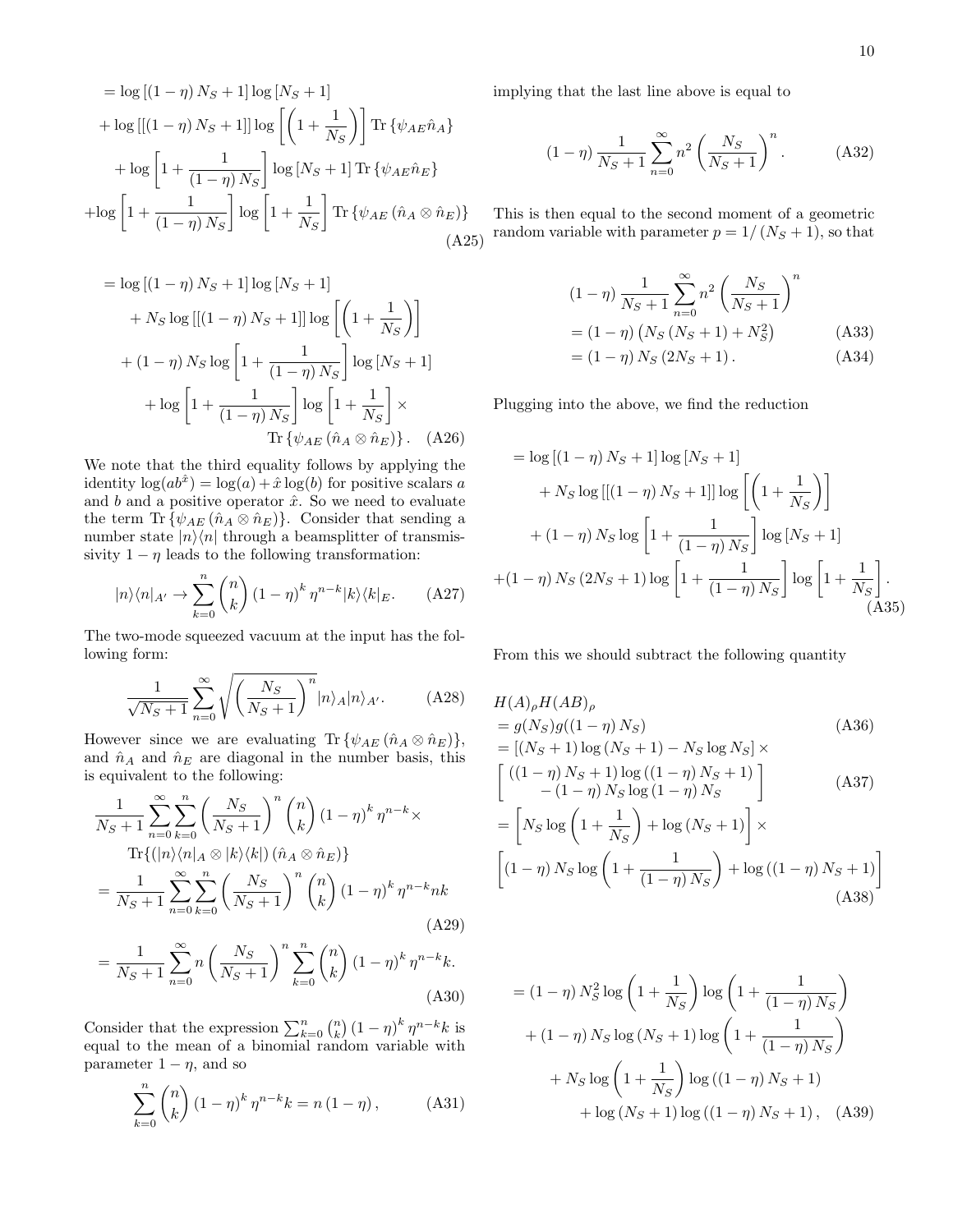leading to

$$
\begin{split} \text{Tr}\{\rho_{AB}\log\rho_{AB}\log\rho_{A}\} - H(A)_{\rho}H(AB)_{\rho} \\ &= (1-\eta)\,N_{S}\,(2N_{S}+1)\log\left[1+\frac{1}{(1-\eta)\,N_{S}}\right]\log\left[1+\frac{1}{N_{S}}\right] \\ &- (1-\eta)\,N_{S}^{2}\log\left(1+\frac{1}{N_{S}}\right)\log\left(1+\frac{1}{(1-\eta)\,N_{S}}\right) \\ &\quad \text{(A40)} \\ &= (1-\eta)\,N_{S}\,(N_{S}+1)\log\left[1+\frac{1}{(1-\eta)\,N_{S}}\right]\log\left[1+\frac{1}{N_{S}}\right]. \end{split}
$$

Putting everything together, we find that the variance of the reverse coherent information is given by

$$
(1 - \eta) N_S ((1 - \eta) N_S + 1) \left[ \log \left( 1 + \frac{1}{(1 - \eta) N_S} \right) \right]^2
$$

$$
-2 (1 - \eta) N_S (N_S + 1) \log \left[ 1 + \frac{1}{(1 - \eta) N_S} \right] \log \left[ 1 + \frac{1}{N_S} \right]
$$

$$
+ N_S (N_S + 1) \left[ \log \left( 1 + \frac{1}{N_S} \right) \right]^2. (A42)
$$

For large  $N_S$ , we have that  $((1 - \eta) N_S + 1) \approx (1 - \eta) N_S$ and  $(N_S + 1) \approx N_S$ , so that the above reduces to

$$
\approx \left[ \left( 1 - \eta \right) N_S \log \left( 1 + \frac{1}{\left( 1 - \eta \right) N_S} \right) - N_S \log \left( 1 + \frac{1}{N_S} \right) \right] \tag{A43}
$$

which converges to zero as  $N_S \to \infty$ .

#### <span id="page-12-0"></span>Appendix B: Weak converse bounds for secret-key-agreement capacities

Here we argue for the weak-converse bounds given in [\(2\)](#page-2-1) and [\(8\)](#page-3-2), and even more general weak-converse bounds. The weak-converse bounds are a direct consequence of the bounds in [\[13\]](#page-15-3) and [\[20,](#page-15-4) Eq. (2)] (see also  $[21, Eq. (134)]$  $[21, Eq. (134)]$ .

First, recall from  $[20, Eq. (2)]$  $[20, Eq. (2)]$  and  $[21, Eq. (134)]$  $[21, Eq. (134)]$  that the following bound holds for hypothesis testing relative entropy for  $\varepsilon \in (0,1)$ :

<span id="page-12-3"></span>
$$
D_H^{\varepsilon}(\rho \| \sigma) \le \frac{1}{1 - \varepsilon} \left[ D(\rho \| \sigma) + h_2(\varepsilon) \right]. \tag{B1}
$$

To see this, consider that the definition of  $D_H^{\varepsilon}(\rho||\sigma)$  can be further constrained as

$$
D_H^{\varepsilon}(\rho||\sigma) = -\log_2 \inf_{\Lambda} \{ \text{Tr}\{\Lambda \sigma\} : 0 \le \Lambda \le I \wedge \text{Tr}\{\Lambda \rho\} = 1 - \varepsilon \}. \tag{B2}
$$

That is, it suffices to optimize over measurement operators that meet the constraint Tr{ $\Lambda \rho$ }  $\geq 1 - \varepsilon$  with

equality. This follows because for any measurement operator  $\Lambda$  such that  $\text{Tr}\{\Lambda\rho\} > 1 - \varepsilon$ , we can modify it by scaling it by a positive number  $\lambda \in (0,1)$  such that Tr{ $(\lambda \Lambda) \rho$ } = 1 – ε. The new operator  $\lambda \Lambda$  is a legitimate measurement operator and the error probability Tr $\{(\lambda \Lambda) \sigma\}$  only decreases under this scaling (i.e., Tr{ $(\lambda \Lambda) \sigma$ } < Tr{ $\Lambda \sigma$ }, which allows us to conclude [\(B2\)](#page-12-2). Now for any measurement operator  $\Lambda$  such that Tr{ $\Lambda \rho$ } = 1 – ε, the monotonicity of quantum relative entropy [\[77\]](#page-17-2) with respect to quantum channels implies that

$$
D(\rho||\sigma)
$$
  
\n
$$
\geq D(\lbrace 1-\varepsilon, \varepsilon \rbrace || \lbrace \text{Tr}\lbrace \Lambda \sigma \rbrace, 1 - \text{Tr}\lbrace \Lambda \sigma \rbrace \rbrace)
$$
(B3)  
\n
$$
= (1-\varepsilon) \log_2 \left( \frac{1-\varepsilon}{\text{Tr}\lbrace \Lambda \sigma \rbrace} \right) + \varepsilon \log_2 \left( \frac{\varepsilon}{1 - \text{Tr}\lbrace \Lambda \sigma \rbrace} \right)
$$
(B4)

$$
= - (1 - \varepsilon) \log_2 \text{Tr}\{\Lambda \sigma\} - h_2(\varepsilon)
$$

$$
+ \varepsilon \log_2 \left(\frac{1}{1 - \text{Tr}\{\Lambda \sigma\}}\right) \tag{B5}
$$

$$
\geq -(1-\varepsilon)\log_2 \text{Tr}\{\Lambda \sigma\} - h_2(\varepsilon). \tag{B6}
$$

Rewriting this gives

$$
-\log \text{Tr}\{\Lambda \sigma\} \le \frac{1}{1-\varepsilon} \left[ D(\rho \| \sigma) + h_2(\varepsilon) \right]. \tag{B7}
$$

Since this bound holds for all measurement operators  $\Lambda$ <br>  $\begin{pmatrix} 2 & 3 \end{pmatrix}^2$  satisfying  $\text{Tr}\{\Lambda \rho\} = 1 - \varepsilon$  we can conclude (B1) satisfying Tr{ $\Lambda \rho$ } = 1 –  $\varepsilon$ , we can conclude [\(B1\)](#page-12-3).

To conclude the desired weak-converse bounds, we then invoke the above and  $[13, Eq. (4.34)]$  $[13, Eq. (4.34)]$  to get that the following bound holds for any teleportation simulable channel with associated resource state  $\omega_{AB}$ :

$$
P_N^{\leftrightarrow}(n,\varepsilon) \le \frac{1}{n} E_R^{\varepsilon}(A^n; B^n)_{\omega^{\otimes n}} \tag{B8}
$$

$$
\leq \frac{1}{n(1-\varepsilon)} \left[ E_R(A^n; B^n)_{\omega^{\otimes n}} + h_2(\varepsilon) \right] \quad (B9)
$$

$$
\leq \frac{1}{(1-\varepsilon)} \left[ E_R(A;B)_{\omega} + \frac{h_2(\varepsilon)}{n} \right].
$$
 (B10)

If the channel requires an infinite-energy resource state to become teleportation simulable, then one must take care as in the case of the proofs in [\[13,](#page-15-3) Section 8], and then one finally arrives at the weak-converse bounds in [\(2\)](#page-2-1) and [\(8\)](#page-3-2).

#### <span id="page-12-1"></span>Appendix C: Asymptotic equipartition property for hypothesis testing relative entropy

In this appendix, we prove that the inequality in [\(38\)](#page-6-3) holds whenever the states  $\rho$  and  $\sigma$  involved act on a separable Hilbert space. Here we take the convention, for convenience, that all logarithms are with respect to the natural base, but we note that the bound [\(C3\)](#page-13-1) applies equally well for the binary logarithm just by rescaling.

<span id="page-12-2"></span>The following proposition is available as [\[78,](#page-17-3) Eq. (6.5)] and restated as [\[61,](#page-16-18) Corollary 2]: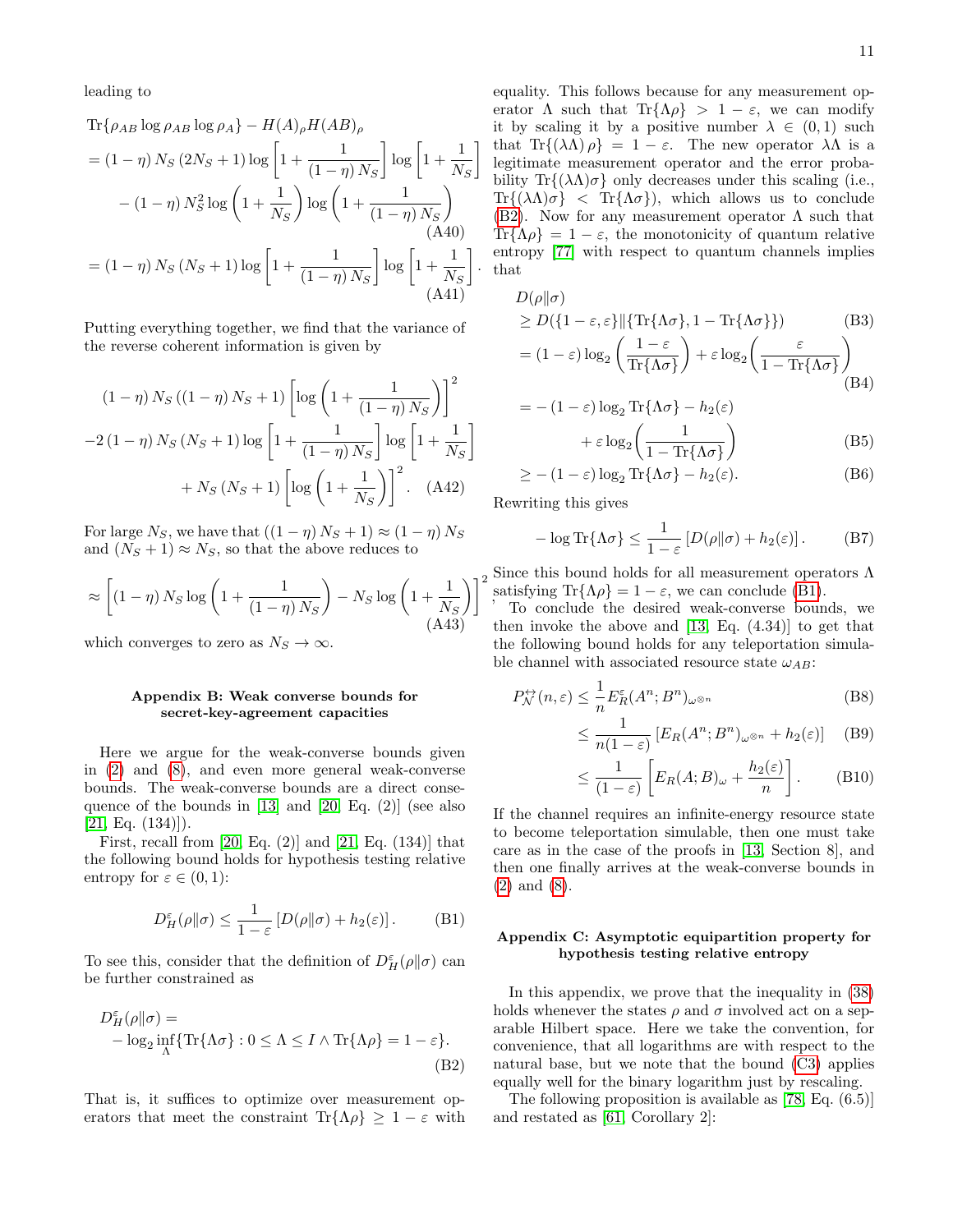**Proposition 1** ([\[78,](#page-17-3) Eq. (6.5)]) Let  $\rho$  and  $\sigma$  be faithful states acting on a separable Hilbert space H, let Λ be a measurement operator acting on H and such that  $0 \leq \Lambda \leq I$ , and let  $v, \theta \in \mathbb{R}$ . Then

$$
e^{-\theta} \operatorname{Tr}\{(I-\Lambda)\rho\} + \operatorname{Tr}\{\Lambda\sigma\} \ge \frac{e^{-\theta}}{1 + e^{v-\theta}} \operatorname{Pr}\{X \le v\},\tag{C1}
$$

where X is a random variable taking values  $\log(\lambda_x/\mu_y)$ with probability  $|\langle \psi_y | \phi_x \rangle|^2 \lambda_x$ , where these quantities are defined in  $(31)$  and  $(32)$ .

The following proposition is based on ideas given in [\[61\]](#page-16-18):

**Proposition 2** Let  $\rho$  and  $\sigma$  be faithful states acting on a separable Hilbert space H, such that

$$
D(\rho||\sigma), V(\rho||\sigma), T(\rho||\sigma) < \infty,
$$
  

$$
V(\rho||\sigma) > 0.
$$
 (C2)

Then the following bound holds for all  $\varepsilon \in (0,1)$  and sufficiently large n:

$$
D_H^{\varepsilon}(\rho^{\otimes n} \|\sigma^{\otimes n}) \le
$$
  
 
$$
nD(\rho \|\sigma) + \sqrt{nV(\rho \|\sigma)}\Phi^{-1}(\varepsilon) + O(\log n). \quad (C3)
$$

**Proof.** We follow the justification for Theorem 3 given in [\[61\]](#page-16-18) closely, but we do make some slight changes after the first few steps. Let  $\Lambda^n$  be any measurement operator satisfying  $\text{Tr}\{(I^{\otimes n} - \Lambda^n) \rho^{\otimes n}\}\leq \varepsilon$ . By applying the above proposition (making the replacements  $\rho \to \rho^{\otimes n}$ and  $\sigma \to \sigma^{\otimes n}$ , so that  $X_n$  is a sum of n i.i.d. random variables, each having mean  $D(\rho||\sigma)$ , variance  $V(\rho||\sigma)$ , and third absolute central moment  $T(\rho||\sigma)$ , we find that

$$
\text{Tr}\{\Lambda^n \sigma^{\otimes n}\}\
$$
\n
$$
\geq e^{-\theta_n} \left( \frac{\text{Pr}\{X_n \leq v_n\}}{1 + e^{v_n - \theta_n}} - \text{Tr}\{(I - \Lambda^n) \rho^{\otimes n}\}\right) \tag{C4}
$$

$$
\geq e^{-\theta_n} \left( \frac{\Pr\{X_n \le v_n\}}{1 + e^{v_n - \theta_n}} - \varepsilon \right). \tag{C5}
$$

The Berry–Esseen theorem [\[27,](#page-15-11) [28\]](#page-15-12) implies for any real number a that

$$
\Pr\left\{\frac{X_n - nD(\rho||\sigma)}{\sqrt{nV(\rho||\sigma)}} \le a\right\} \ge \Phi(a) - K_{\rho,\sigma} n^{-1/2}, \tag{C6}
$$

where

$$
K_{\rho,\sigma} \equiv \frac{CT(\rho||\sigma)}{[V(\rho||\sigma)]^{3/2}}\tag{C7}
$$

and  $C \in (0, 0.4748)$  [\[27,](#page-15-11) [28\]](#page-15-12). It is clear that  $K_{\rho,\sigma}$  is a strictly positive constant  $\geq C$  due to the assumption in [\(C2\)](#page-13-2) and the fact that  $T(\rho||\sigma) \geq [V(\rho||\sigma)]^{3/2}$  [\[28\]](#page-15-12). Let us set

$$
v_n = nD(\rho||\sigma) +
$$
  

$$
\sqrt{nV(\rho||\sigma)}\Phi^{-1}(\varepsilon + (2 + K_{\rho,\sigma})n^{-1/2}), \quad \text{(C8)}
$$

and note that we require sufficiently large  $n$  here, so that the argument to  $\Phi^{-1}$  is  $\in (0,1)$ . We then find that

$$
\text{Tr}\{\Lambda^n \sigma^{\otimes n}\} \ge e^{-\theta_n} \left(\frac{\varepsilon + 2n^{-1/2}}{1 + e^{v_n - \theta_n}} - \varepsilon\right). \tag{C9}
$$

Now choosing  $\theta_n = v_n + \frac{1}{2} \log n$ , we get that

Tr
$$
\{\Lambda^n \sigma^{\otimes n}\}\
$$
  
\n
$$
\left[e^{-nD(\rho||\sigma) - \sqrt{nV(\rho||\sigma)}\Phi^{-1}(\varepsilon + (2 + K_{\rho,\sigma})n^{-1/2}) - \frac{1}{2}\log n}\right] \times
$$
\n
$$
\left(\frac{1}{1 + n^{-1/2}}\right), \quad \text{(C10)}
$$

so that the following inequality holds for sufficiently large n:

$$
- \log \text{Tr}\{\Lambda^n \sigma^{\otimes n}\} \le
$$
  
 
$$
nD(\rho||\sigma) + \sqrt{nV(\rho||\sigma)}\Phi^{-1}(\varepsilon) + O(\log n). \quad \text{(C11)}
$$

<span id="page-13-2"></span>In the last line, we have invoked [\[58,](#page-16-15) Footnote 6], which in turn is an invocation of Taylor's theorem: for  $f$  continuously differentiable, c a positive constant, and  $n \geq n_0$ , the following equality holds

$$
\sqrt{n}f(x + c/\sqrt{n}) = \sqrt{n}f(x) + cf'(a)
$$
 (C12)

<span id="page-13-1"></span>for some  $a \in [x, x + c/\sqrt{n_0}].$ 

#### <span id="page-13-0"></span>Appendix D: Finiteness of the third absolute central moment of the log likelihood ratio for quantum Gaussian states

We argue in this final appendix that  $T(\rho||\sigma)$ , the third absolute central moment of the log-likelihood ratio of two finite-energy, zero-mean Gaussian states  $\rho$  and  $\sigma$ , is finite. By definition, we have that

$$
T(\rho||\sigma) = \sum_{x,y} |\langle \psi_y | \phi_x \rangle|^2 \lambda_x |\log_2(\lambda_x/\mu_y) - D(\rho||\sigma)|^3,
$$
\n(D1)

where the spectral decompositions of  $\rho$  and  $\sigma$  are given by

$$
\rho = \sum_{x} \lambda_x |\phi_x\rangle\langle\phi_x|, \qquad \sigma = \sum_{y} \mu_y |\psi_y\rangle\langle\psi_y|.
$$
 (D2)

By concavity of  $x^{3/4}$  for  $x \ge 0$ , it follows that

<span id="page-13-3"></span>
$$
T(\rho||\sigma)
$$
  
\n
$$
= \sum_{x,y} |\langle \psi_y | \phi_x \rangle|^2 \lambda_x \left[ |\log_2(\lambda_x/\mu_y) - D(\rho||\sigma)|^4 \right]^{3/4}
$$
  
\n
$$
\leq \left[ \sum_{x,y} |\langle \psi_y | \phi_x \rangle|^2 \lambda_x |\log_2(\lambda_x/\mu_y) - D(\rho||\sigma)|^4 \right]^{3/4}
$$
  
\n
$$
= \left[ \sum_{x,y} |\langle \psi_y | \phi_x \rangle|^2 \lambda_x (\log_2(\lambda_x/\mu_y) - D(\rho||\sigma))^4 \right]^{3/4},
$$
  
\n(D3)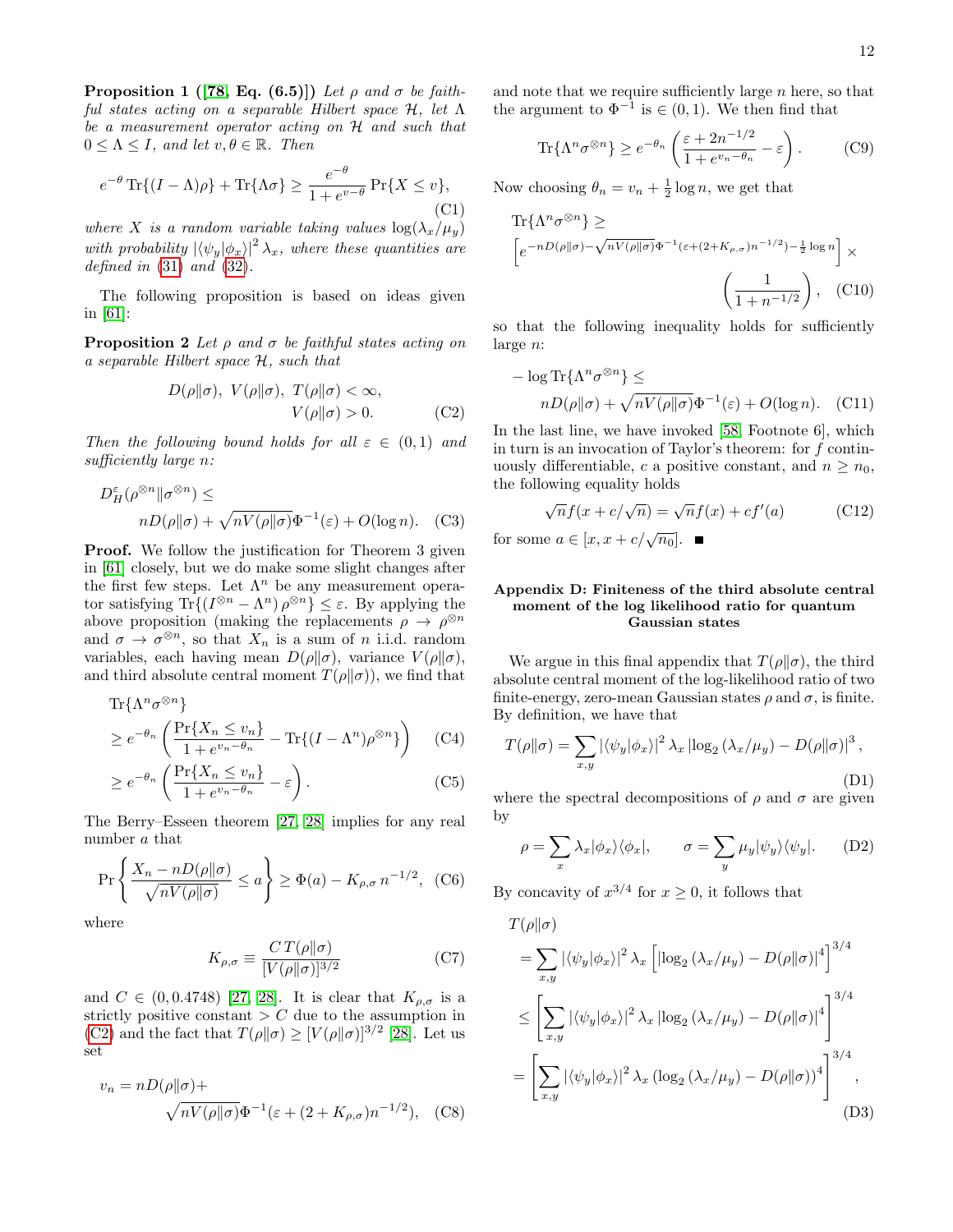and so we aim to show that this latter quantity is finite. For zero-mean, m-mode faithful Gaussian states, the Williamson theorem [\[40\]](#page-16-0) implies that their spectral decompositions are as follows:

$$
\rho = U_{\rho} \left( \bigotimes_{i=1}^{m} \theta(N_{\rho}^{i}) \right) U_{\rho}^{\dagger}, \tag{D4}
$$

$$
\sigma = U_{\sigma} \left( \bigotimes_{i=1}^{m} \theta(N_{\sigma}^{i}) \right) U_{\sigma}^{\dagger}, \tag{D5}
$$

where  $U_{\rho}$  and  $U_{\sigma}$  denote Gaussian unitaries that can be generated by a Hamiltonian no more than quadratic in the position- and momentum-quadrature operators,  $N_{\rho}^{i}, N_{\sigma}^{i} > 0$  for all i, and  $\theta(N)$  denotes a thermal state of mean photon number N:

$$
\theta(N) = \frac{1}{N+1} \sum_{n=0}^{\infty} \left(\frac{N}{N+1}\right)^n |n\rangle\langle n|, \quad (D6)
$$

with  $|n\rangle$  denoting a photonic number state. Introducing the multi-index notation  $|\vec{n}\rangle = |n_1\rangle \cdots |n_m\rangle$ , we can then write the overlap  $|\langle \psi_y | \phi_x \rangle|^2$  as  $\langle \langle \vec{l} | U^{\dagger}_{\sigma} U_{\rho} | \vec{n} \rangle$ 2 . This conditional probability distribution represents the probability of detecting the photon numbers  $\ell$  if the photon number state  $|\vec{n}\rangle$  is prepared and transmitted through the Gaussian unitary  $U^{\dagger}_{\sigma}U_{\rho} \equiv V$ . This distribution has well defined (finite) higher moments with respect to photon number. Setting  $\hat{n}_i$  to be the photon number operator for the ith mode, this claim follows because the kth moment of the conditional probability distribution  $\left| \langle \vec{l} | U_{\sigma}^{\dagger} U_{\rho} | \vec{n} \rangle \right|$ 2 is given by

$$
\operatorname{Tr}\left\{V|\vec{n}\rangle\langle\vec{n}|V^{\dagger}\left(\sum_{i=1}^{m}\hat{n}_{i}\right)^{k}\right\} \n= \operatorname{Tr}\left\{|\vec{n}\rangle\langle\vec{n}|\left(\sum_{i=1}^{m}V^{\dagger}\hat{n}_{i}V\right)^{k}\right\}.
$$
 (D7)

Since  $V$  is a Gaussian unitary generated by a Hamiltonian no more than quadratic in the position and momentum-quadrature operators [\[34\]](#page-15-17), each  $V^{\dagger} \hat{n}_i V$  is a bounded linear combination of position and momentumquadrature operators and so  $\left(\sum_{i=1}^m V^\dagger \hat{n}_i V\right)^k$  is as well since  $k$  is finite. Given that the photon number states have bounded moments, we can conclude that [\(D7\)](#page-14-6) is finite. The eigenvalues  $\lambda_x$  and  $\mu_y$  in this case are given by

<span id="page-14-7"></span>
$$
\prod_{i=1}^{m} \left[ \frac{1}{N_{\rho}^{i} + 1} \left( \frac{N_{\rho}^{i}}{N_{\rho}^{i} + 1} \right)^{n_{i}} \right],
$$
 (D8)

$$
\prod_{i=1}^{m} \left[ \frac{1}{N_{\sigma}^{i} + 1} \left( \frac{N_{\sigma}^{i}}{N_{\sigma}^{i} + 1} \right)^{l_{i}} \right],
$$
 (D9)

and indexed by the multi-indices  $\vec{n}$  and  $\vec{l}$ , respectively. The distribution in [\(D8\)](#page-14-7) has well defined (finite) higher moments with respect to photon number because it is a product of geometric distributions. We can then write  $\log_2(\lambda_x/\mu_y) = \log_2(\lambda_x) - \log_2(\mu_y)$  as

$$
\sum_{i=1}^{m} \log_2 \left( \frac{N_{\sigma}^i + 1}{N_{\rho}^i + 1} \right) + n_i \log_2 \left( \frac{N_{\rho}^i}{N_{\rho}^i + 1} \right) - l_i \log_2 \left( \frac{N_{\sigma}^i}{N_{\sigma}^i + 1} \right). \quad (D10)
$$

<span id="page-14-6"></span>Thus, after expanding, the last quantity in brackets in [\(D3\)](#page-13-3) is equal to an expression involving no more than the fourth moments of photon numbers, but we have already argued that this is finite for the distributions under question. As a consequence, we can conclude that  $T(\rho||\sigma)$ is finite whenever  $\rho$  and  $\sigma$  are zero-mean, finite-energy, faithful Gaussian states.

- <span id="page-14-0"></span>[1] Alexander S. Holevo. Quantum systems, channels, information: a mathematical introduction, volume 16. Walter de Gruyter, 2012.
- [2] Masahito Hayashi. Quantum Information: An Introduction. Springer, 2006.
- <span id="page-14-1"></span>[3] Mark M. Wilde. From Classical to Quantum Shannon Theory. March 2016. arXiv:1106.1445v7.
- <span id="page-14-2"></span>[4] Charles H. Bennett and Gilles Brassard. Quantum cryptography: Public key distribution and coin tossing. In Proceedings of IEEE International Conference on Computers Systems and Signal Processing, pages 175–179, Bangalore, India, December 1984.
- <span id="page-14-3"></span>[5] Artur K. Ekert. Quantum cryptography based on Bell's theorem. Physical Review Letters, 67(6):661–663, August 1991.
- <span id="page-14-4"></span>[6] Masahiro Takeoka, Saikat Guha, and Mark M. Wilde. The squashed entanglement of a quantum channel. IEEE Transactions on Information Theory, 60(8):4987–4998, August 2014. arXiv:1310.0129.
- <span id="page-14-5"></span>[7] Masahiro Takeoka, Saikat Guha, and Mark M. Wilde. Fundamental rate-loss tradeoff for optical quantum key distribution. Nature Communications, 5:5235, October 2014. arXiv:1504.06390.
- [8] Kaushik P. Seshadreesan, Masahiro Takeoka, and Mark M. Wilde. Bounds on entanglement distillation and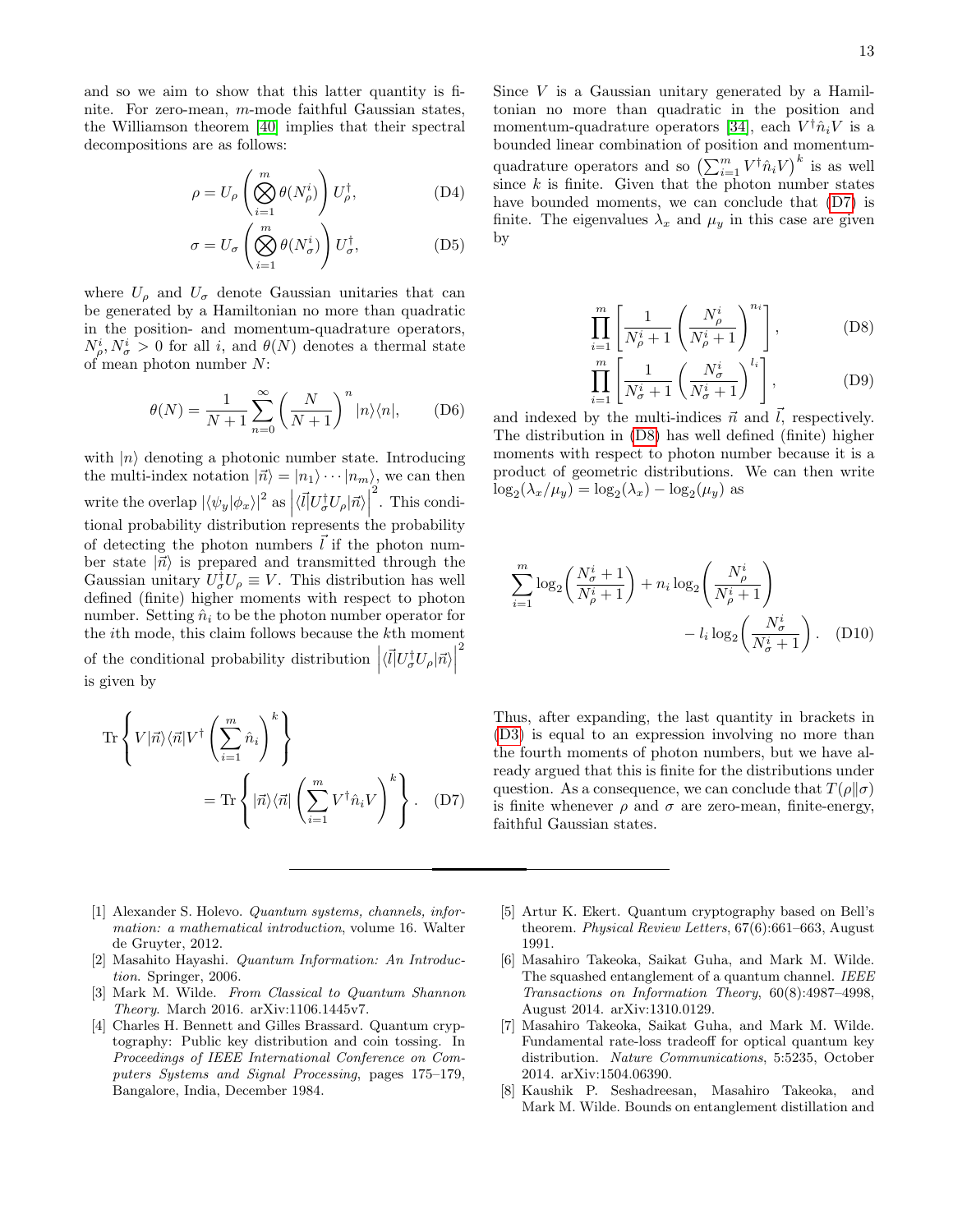secret key agreement for quantum broadcast channels. IEEE Transactions on Information Theory, 62(5):2849– 2866, May 2016. arXiv:1503.08139.

- <span id="page-15-2"></span>[9] Stefano Pirandola, Riccardo Laurenza, Carlo Ottaviani, and Leonardo Banchi. Fundamental limits of repeaterless quantum communications. April 2016. arXiv:1510.08863v5.
- [10] Kenneth Goodenough, David Elkouss, and Stephanie Wehner. Assessing the performance of quantum repeaters for all phase-insensitive Gaussian bosonic channels. New Journal of Physics, 18(6):063005, June 2016. arXiv:1511.08710.
- <span id="page-15-23"></span>[11] Masahiro Takeoka, Kaushik P. Seshadreesan, and Mark M. Wilde. Unconstrained distillation capacities of a pure-loss bosonic broadcast channel. In 2016 IEEE International Symposium on Information Theory (ISIT), pages 2484–2488, July 2016.
- [12] Koji Azuma, Akihiro Mizutani, and Hoi-Kwong Lo. Fundamental rate-loss trade-off for the quantum internet. Nature Communications, 7:13523, November 2016. arXiv:1601.02933.
- <span id="page-15-3"></span>[13] Mark M. Wilde, Marco Tomamichel, and Mario Berta. Converse bounds for private communication over quantum channels. IEEE Transactions on Information Theory, 63(3):1792–1817, March 2017. arXiv:1602.08898.
- [14] Matthias Christandl and Alexander Müller-Hermes. Relative entropy bounds on quantum, private and repeater capacities. Communications in Mathematical Physics, 353(2):821–852, July 2017. arXiv:1604.03448.
- [15] Mark M. Wilde. Squashed entanglement and approximate private states. Quantum Information Processing, 15(11):4563–4580, November 2016. arXiv:1606.08028.
- [16] Stefan Bäuml and Koji Azuma. Fundamental limitation on quantum broadcast networks. Quantum Science and Technology, 2(2):024004, June 2017. arXiv:1609.03994.
- <span id="page-15-8"></span>[17] Filip Rozpedek, Kenneth Goodenough, Jeremy Ribeiro, Norbert Kalb, Valentina Caprara Vivoli, Andreas Reiserer, Ronald Hanson, Stephanie Wehner, and David Elkouss. Realistic parameter regimes for a single sequential quantum repeater. May 2017. arXiv:1705.00043.
- <span id="page-15-0"></span>[18] Masahiro Takeoka, Kaushik P. Seshadreesan, and Mark M. Wilde. Unconstrained capacities of quantum key distribution and entanglement distillation for pure-loss bosonic broadcast channels. June 2017. arXiv:1706.06746.
- <span id="page-15-1"></span>[19] Norbert L¨utkenhaus and Saikat Guha. Quantum repeaters: Objectives, definitions and architectures. Available at [http://wqrn.pratt.duke.edu/presentations.](http://wqrn.pratt.duke.edu/presentations.html) [html](http://wqrn.pratt.duke.edu/presentations.html), May 2015.
- <span id="page-15-4"></span>[20] Ligong Wang and Renato Renner. One-shot classicalquantum capacity and hypothesis testing. Physical Review Letters, 108(20):200501, May 2012. arXiv:1007.5456.
- <span id="page-15-5"></span>[21] William Matthews and Stephanie Wehner. Finite blocklength converse bounds for quantum channels. IEEE Transactions on Information Theory, 60(11):7317–7329, November 2014. arXiv:1210.4722.
- <span id="page-15-6"></span>[22] Horace Yuen and Jeffrey H. Shapiro. Optical communication with two-photon coherent states–Part I: Quantumstate propagation and quantum-noise. IEEE Transactions on Information Theory, 24(6):657–668, November 1978.
- <span id="page-15-7"></span>[23] Jeffrey H. Shapiro. The quantum theory of optical communications. IEEE Journal of Selected Topics in Quan-

tum Electronics, 15(6):1547–1569, November 2009.

- <span id="page-15-9"></span>[24] Ryo Namiki and Takuya Hirano. Practical limitation for continuous-variable quantum cryptography using coherent states. Physical Review Letters, 92(11):117901, March 2004. arXiv:quant-ph/0403115.
- <span id="page-15-10"></span>[25] Jérôme Lodewyck, Thierry Debuisschert, Rosa Tualle-Brouri, and Philippe Grangier. Controlling excess noise in fiber-optics continuous-variable quantum key distribution. Physical Review A, 72(5):050303, November 2005. arXiv:quant-ph/0511104.
- <span id="page-15-15"></span>[26] Pietro Liuzzo-Scorpo, Andrea Mari, Vittorio Giovannetti, and Gerardo Adesso. Optimal continuous variable quantum teleportation with limited resources. Physical Review Letters, 119(12):120503, September 2017. arXiv:1705.03017.
- <span id="page-15-11"></span>[27] V. Yu. Korolev and Irina G. Shevtsova. On the upper bound for the absolute constant in the Berry-Esseen inequality. Theory of Probability  $\mathcal C$  Its Applications, 54(4):638–658, November 2010.
- <span id="page-15-12"></span>[28] Irina Shevtsova. On the absolute constants in the Berry-Esseen type inequalities for identically distributed summands. November 2011. arXiv:1111.6554.
- <span id="page-15-13"></span>[29] Yury Polyanskiy, H. Vincent Poor, and Sergio Verdú. Channel coding rate in the finite blocklength regime. IEEE Transactions on Information Theory, 56(5):2307– 2359, May 2010.
- [30] Yury Polyanskiy. Channel coding: non-asymptotic fundamental limits. PhD thesis, Princeton University, November 2010.
- [31] Yury Polyanskiy. Finite blocklength methods in channel coding. Tutorial at the 2013 International Symposium on Information Theory, 2013. Available at [http://people.lids.mit.edu/yp/homepage/](http://people.lids.mit.edu/yp/homepage/data/ISIT13_tutorial.pdf) [data/ISIT13\\_tutorial.pdf](http://people.lids.mit.edu/yp/homepage/data/ISIT13_tutorial.pdf).
- <span id="page-15-14"></span>[32] Marco Tomamichel, Mario Berta, and Joseph M. Renes. Quantum coding with finite resources. Nature Communications, 7:11419, May 2016. arXiv:1504.04617.
- <span id="page-15-16"></span>[33] Gerardo Adesso, Sammy Ragy, and Antony R. Lee. Continuous variable quantum information: Gaussian states and beyond. Open Systems and Information Dynamics, 21(01–02):1440001, June 2014. arXiv:1401.4679.
- <span id="page-15-17"></span>[34] Alessio Serafini. Quantum Continuous Variables. CRC Press, 2017.
- <span id="page-15-18"></span>[35] Charles H. Bennett, David P. DiVincenzo, John A. Smolin, and William K. Wootters. Mixed-state entanglement and quantum error correction. Physical Review A, 54(5):3824–3851, November 1996. arXiv:quantph/9604024.
- <span id="page-15-20"></span>[36] Michał Horodecki, Paweł Horodecki, and Ryszard Horodecki. General teleportation channel, singlet fraction, and quasidistillation. Physical Review A, 60(3):1888–1898, September 1999. arXiv:quantph/9807091.
- <span id="page-15-22"></span>[37] Michael M. Wolf, David Pérez-García, and Geza Giedke. Quantum capacities of bosonic channels. Physical Review Letters, 98(13):130501, March 2007. arXiv:quantph/0606132.
- <span id="page-15-21"></span>[38] Julien Niset, Jaromír Fiurasek, and Nicolas J. Cerf. No-go theorem for Gaussian quantum error correction. Physical Review Letters, 102(12):120501, March 2009. arXiv:0811.3128.
- <span id="page-15-19"></span>[39] Alexander Müller-Hermes. Transposition in quantum information theory. Master's thesis, Technical University of Munich, September 2012.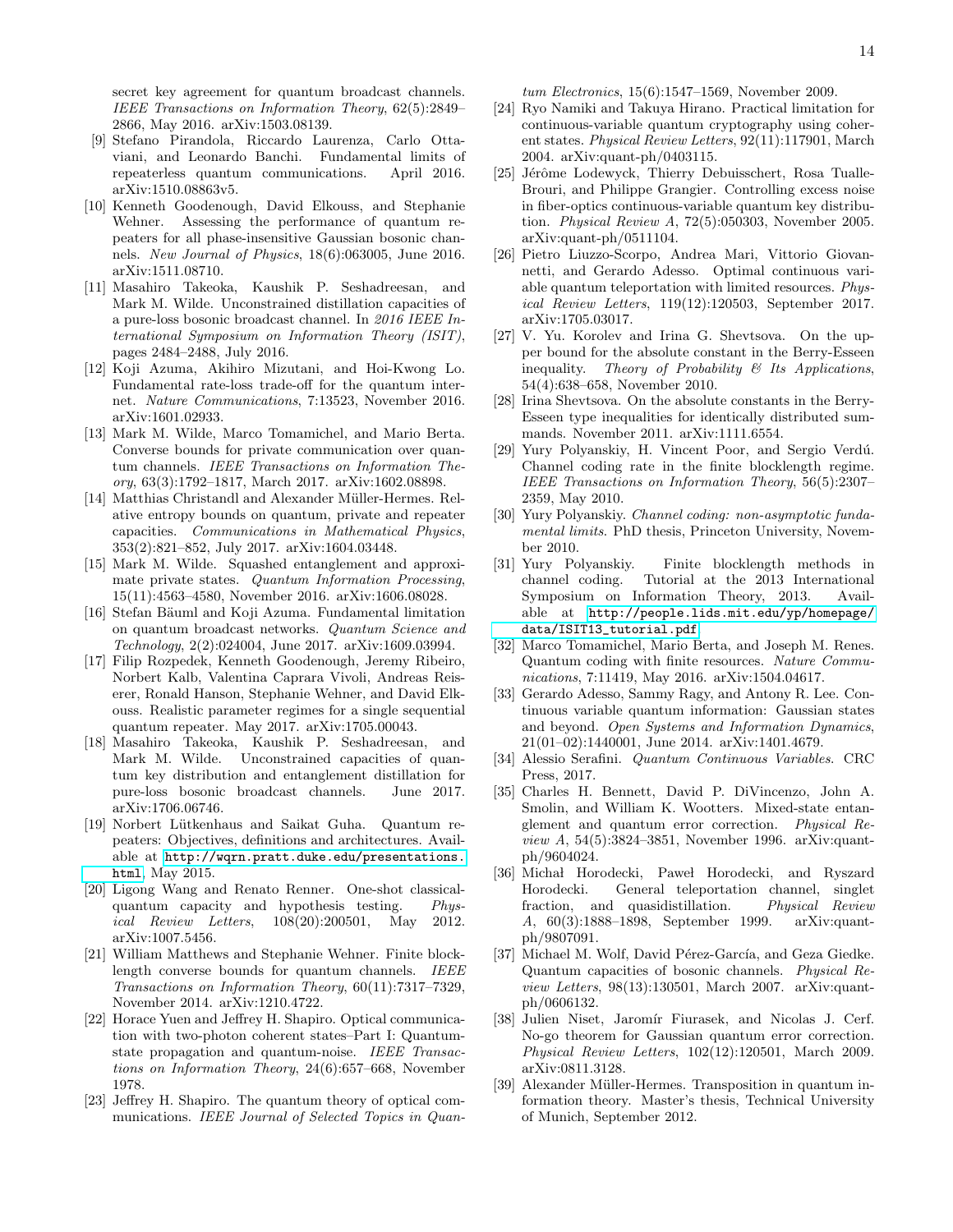- <span id="page-16-0"></span>[40] John Williamson. On the algebraic problem concerning the normal forms of linear dynamical systems. American Journal of Mathematics, 58(1):141–163, January 1936.
- <span id="page-16-1"></span>[41] Xiao-yu Chen. Gaussian relative entropy of entanglement. Physical Review A, 71(6):062320, June 2005. arXiv:quant-ph/0402109.
- [42] Ole Krueger. Quantum Information Theory with Gaussian Systems. PhD thesis, Technische Universität Braunschweig, April 2006. Available at [https://publikationsserver.tu-braunschweig.de/](https://publikationsserver.tu-braunschweig.de/receive/dbbs_mods_00020741) [receive/dbbs\\_mods\\_00020741](https://publikationsserver.tu-braunschweig.de/receive/dbbs_mods_00020741).
- <span id="page-16-2"></span>[43] Alexander S. Holevo. The entropy gain of infinitedimensional quantum channels. Doklady Mathematics, 82(2):730–731, October 2010. arXiv:1003.5765.
- <span id="page-16-3"></span>[44] Lu-Ming Duan, G. Giedke, J. I. Cirac, and P. Zoller. Inseparability criterion for continuous variable systems. Physical Review Letters, 84(12):2722–2725, March 2000. arXiv:quant-ph/9908056.
- <span id="page-16-4"></span>[45] R. Simon. Peres-Horodecki separability criterion for continuous variable systems. Physical Review Letters, 84(12):2726–2729, March 2000. arXiv:quant-ph/9909044.
- <span id="page-16-5"></span>[46] Alessio Serafini, Fabrizio Illuminati, and Silvio De Siena. Symplectic invariants, entropic measures and correlations of gaussian states. Journal of Physics B: Atomic, Molecular and Optical Physics, 37(2):L21, January 2004. arXiv:quant-ph/0307073.
- <span id="page-16-6"></span>[47] Gerardo Adesso and Fabrizio Illuminati. Gaussian measures of entanglement versus negativities: Ordering of two-mode Gaussian states. Physical Review A, 72(3):032334, September 2005. arXiv:quant-ph/0506124.
- <span id="page-16-7"></span>[48] Filippo Caruso, Jens Eisert, Vittorio Giovannetti, and Alexander S. Holevo. Multi-mode bosonic Gaussian channels. New Journal of Physics, 10:083030, August 2008. arXiv:0804.0511.
- <span id="page-16-8"></span>[49] Charles H. Bennett, Gilles Brassard, Claude Crépeau, Richard Jozsa, Asher Peres, and William K. Wootters. Teleporting an unknown quantum state via dual classical and Einstein-Podolsky-Rosen channels. Physical Review Letters, 70(13):1895–1899, March 1993.
- [50] Samuel L. Braunstein and H. J. Kimble. Teleportation of continuous quantum variables. Physical Review Letters, 80(4):869–872, January 1998.
- <span id="page-16-9"></span>[51] Reinhard F. Werner. All teleportation and dense coding schemes. Journal of Physics A: Mathematical and General, 34(35):7081, September 2001. arXiv:quantph/0003070.
- [52] Mark M. Wilde, Marco Tomamichel, and Mario Berta. Converse bounds for private communication over quantum channels. January 2016. 1602.08898v1.
- <span id="page-16-10"></span>[53] Ryo Namiki. Teleportation stretching for lossy Gaussian channels. March 2016. arXiv:1603.05292.
- <span id="page-16-11"></span>[54] Ryszard Horodecki, Pawel Horodecki, Michal Horodecki, and Karol Horodecki. Quantum entanglement. Reviews of Modern Physics, 81(2):865–942, June 2009. arXiv:quant-ph/0702225.
- <span id="page-16-12"></span>[55] Hisaharu Umegaki. Conditional expectations in an operator algebra IV (entropy and information). Kodai Mathematical Seminar Reports, 14(2):59–85, 1962.
- <span id="page-16-13"></span>[56] Göran Lindblad. Entropy, information and quantum measurements. Communications in Mathematical Physics, 33(4):305–322, December 1973.
- <span id="page-16-14"></span>[57] Ke Li. Second order asymptotics for quantum hypothesis testing. Annals of Statistics, 42(1):171–189, February 2014. arXiv:1208.1400.
- <span id="page-16-15"></span>[58] Marco Tomamichel and Masahito Hayashi. A hierarchy of information quantities for finite block length analysis of quantum tasks. IEEE Transactions on Information Theory, 59(11):7693–7710, November 2013. arXiv:1208.1478.
- <span id="page-16-16"></span>[59] Francesco Buscemi and Nilanjana Datta. The quantum capacity of channels with arbitrarily correlated noise. IEEE Transactions on Information Theory, 56(3):1447– 1460, March 2010. arXiv:0902.0158.
- <span id="page-16-17"></span>[60] Mark M. Wilde, Marco Tomamichel, Seth Lloyd, and Mario Berta. Gaussian hypothesis testing and quantum illumination. Physical Review Letters, 119(12):120501, September 2017. arXiv:1608.06991.
- <span id="page-16-18"></span>[61] Nilanjana Datta, Yan Pautrat, and Cambyse Rouzé. Second-order asymptotics for quantum hypothesis testing in settings beyond i.i.d. - quantum lattice systems and more. Journal of Mathematical Physics, 57(6):062207, June 2016. arXiv:1510.04682.
- <span id="page-16-19"></span>[62] Vlatko Vedral and Martin B. Plenio. Entanglement measures and purification procedures. Physical Review A, 57(3):1619–1633, March 1998. arXiv:quant-ph/9707035.
- <span id="page-16-20"></span>[63] Reinhard F. Werner. Quantum states with Einstein-Podolsky-Rosen correlations admitting a hidden-variable model. Physical Review A, 40(8):4277–4281, October 1989.
- <span id="page-16-21"></span>[64] Fernando G. S. L. Brandao and Nilanjana Datta. Oneshot rates for entanglement manipulation under nonentangling maps. IEEE Transactions on Information Theory, 57(3):1754–1760, March 2011. arXiv:0905.2673.
- <span id="page-16-22"></span>[65] Karol Horodecki, Michał Horodecki, Paweł Horodecki, and Jonathan Oppenheim. Secure key from bound entanglement. Physical Review Letters, 94(16):160502, April 2005. arXiv:quant-ph/0309110.
- <span id="page-16-23"></span>[66] Karol Horodecki, Michal Horodecki, Pawel Horodecki, and Jonathan Oppenheim. General paradigm for distilling classical key from quantum states. IEEE Transactions on Information Theory, 55(4):1898–1929, April 2009. arXiv:quant-ph/0506189.
- <span id="page-16-24"></span>[67] Mathematica files are available in the source files of our arXiv post.
- <span id="page-16-25"></span>[68] Marco Tomamichel, Charles Ci Wen Lim, Nicolas Gisin, and Renato Renner. Tight finite-key analysis for quantum cryptography. Nature Communications, 3:634, January 2012. arXiv:1103.4130.
- <span id="page-16-26"></span>[69] Valerio Scarani, Helle Bechmann-Pasquinucci, Nicolas J. Cerf, Miloslav Dušek, Norbert Lütkenhaus, and Momtchil Peev. The security of practical quantum key distribution. Reviews of Modern Physics, 81(3):1301– 1350, September 2009. arXiv:0802.4155.
- <span id="page-16-27"></span>[70] Kamil Brádler, Patrick Hayden, and Prakash Panangaden. Quantum communication in Rindler spacetime. Communications in Mathematical Physics, 312(2):361– 398, June 2012. arXiv:1007.0997.
- [71] Kamil Brádler and Christoph Adami. Black holes as bosonic Gaussian channels. Physical Review D, 92(2):025030, July 2015. arXiv:1405.1097.
- <span id="page-16-28"></span>[72] Haoyu Qi and Mark M. Wilde. Capacities of quantum amplifier channels. Physical Review A, 95(1):012339, January 2017. arXiv:1605.04922.
- <span id="page-16-29"></span>[73] R. Laurenza, S. L. Braunstein, and S. Pirandola. arXiv:1706.06065.
- <span id="page-16-30"></span>[74] Benjamin Schumacher and Michael A. Nielsen. Quantum data processing and error correction. Physical Review A, 54(4):2629–2635, October 1996. arXiv:quantph/9604022.